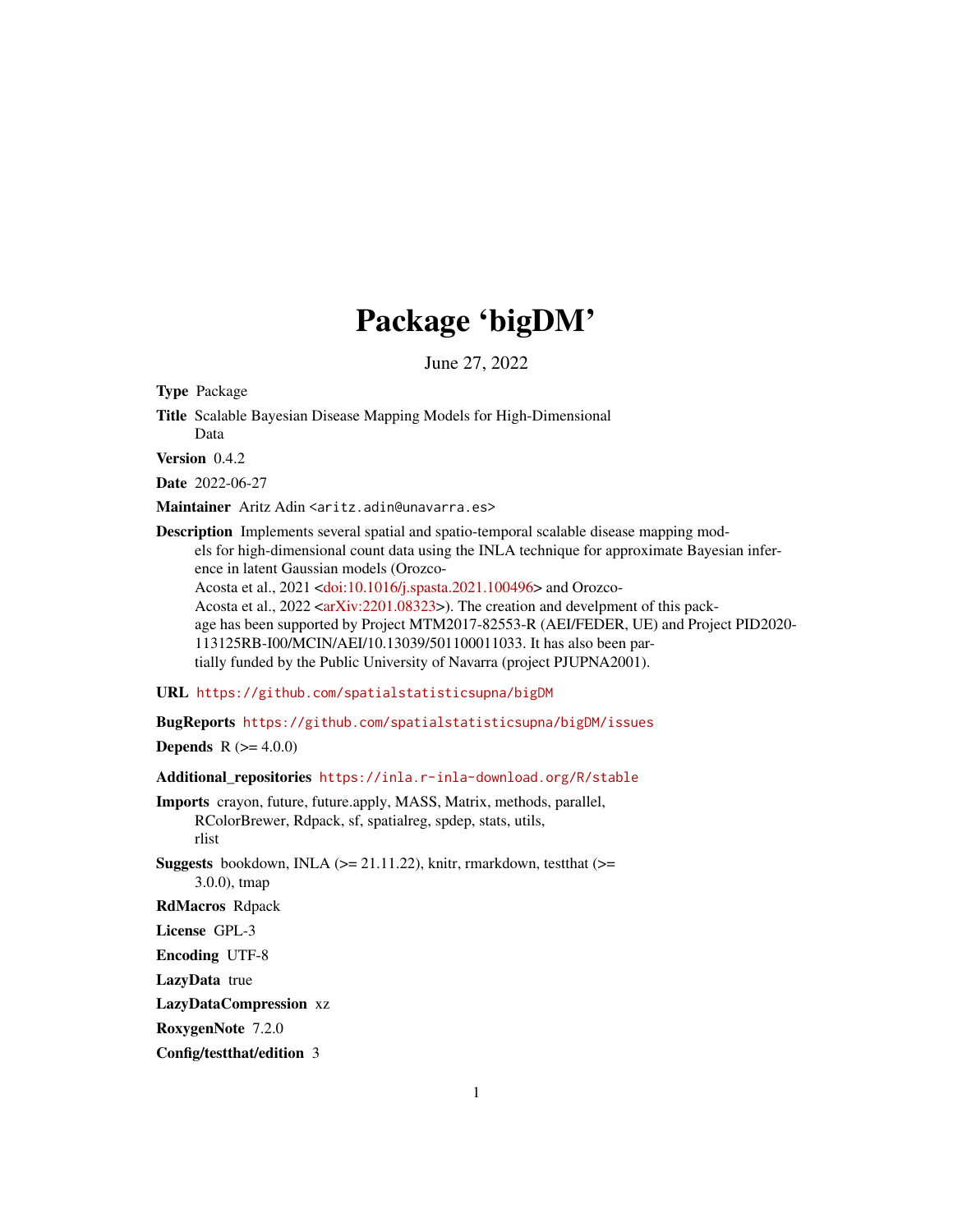#### <span id="page-1-0"></span>NeedsCompilation no

```
Author Aritz Adin [aut, cre] (<https://orcid.org/0000-0003-3232-6147>),
     Erick Orozco-Acosta [aut] (<https://orcid.org/0000-0002-1170-667X>),
     Maria Dolores Ugarte [aut] (<https://orcid.org/0000-0002-3505-8400>)
```
Repository CRAN

Date/Publication 2022-06-27 09:10:02 UTC

## R topics documented:

| Index | 24 |
|-------|----|

| bigDM-package |      |  |  | Scalable Bayesian Disease Mapping Models for High-Dimensional |
|---------------|------|--|--|---------------------------------------------------------------|
|               | Data |  |  |                                                               |

#### Description

This package implements several (scalable) spatial and spatio-temporal Poisson mixed models for high-dimensional areal count data in a fully Bayesian setting using the integrated nested Laplace approximation (INLA) technique.

#### Details

Below, there is a list with a brief overview of all package functions:

| add_neighbour        | Adds isolated areas (polygons) to its nearest neighbour                  |
|----------------------|--------------------------------------------------------------------------|
| CAR_INLA             | Fits several spatial CAR models for high-dimensional count data          |
| clustering_partition | Obtain a spatial partition using the DBSC algorithm                      |
| connect_subgraphs    | Merges disjoint connected subgraphs                                      |
| divide_carto         | Divides the spatial domain into subregions                               |
| mergeINLA            | Merges inla objects for partition models                                 |
| random_partition     | Defines a random partition of the spatial domain based on a regular grid |
| STCAR_INLA           | Fits several spatio-temporal CAR models for high-dimensional count data  |
|                      |                                                                          |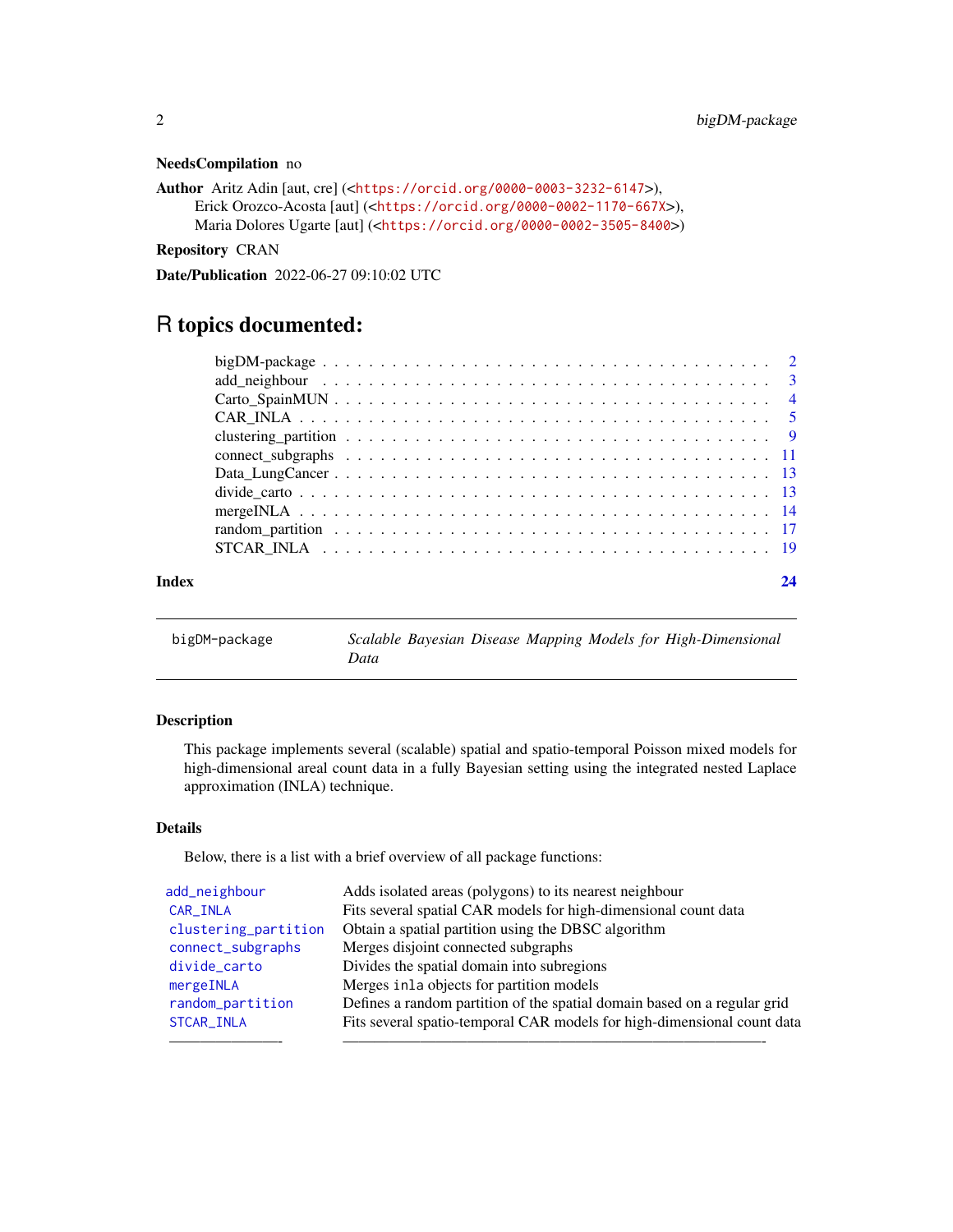#### <span id="page-2-0"></span>add\_neighbour 3

#### Author(s)

Maintainer: Aritz Adin <aritz.adin@unavarra.es>

This work has been supported by Project MTM2017-82553-R (AEI/FEDER, UE) and Project PID2020- 113125RB-I00/MCIN/AEI/10.13039/501100011033. It has also been partially funded by the Public University of Navarra (project PJUPNA2001) and by la Caixa Foundation (ID 1000010434), Caja Navarra Foundation and UNED Pamplona, under agreement LCF/PR/PR15/51100007 (project REF P/13/20).

#### References

Orozco-Acosta E, Adin A, Ugarte MD (2021). "Scalable Bayesian modeling for smoothing disease mapping risks in large spatial data sets using INLA." *Spatial Statistics*, 41, 100496. doi: [10.1016/](https://doi.org/10.1016/j.spasta.2021.100496) [j.spasta.2021.100496.](https://doi.org/10.1016/j.spasta.2021.100496)

Orozco-Acosta E, Adin A, Ugarte MD (2022). "Parallel and distributed Bayesian modelling for analysing high-dimensional spatio-temporal count data." <https://arxiv.org/abs/2201.08323>.

#### See Also

See the following vignettes for further details and examples using this package:

- 1. [bigDM: fitting spatial models](https://emi-sstcdapp.unavarra.es/bigDM/bigDM-1-fitting-spatial-models.html)
- 2. [bigDM: parallel and distributed modelling](https://emi-sstcdapp.unavarra.es/bigDM/bigDM-2-parallel-and-distributed-modelling.html)
- 3. [bigDM: fitting spatio-temporal models](https://emi-sstcdapp.unavarra.es/bigDM/bigDM-3-fitting-spatio-temporal-models.html)

#### Examples

## See the examples for CAR\_INLA and STCAR\_INLA functions

<span id="page-2-1"></span>add\_neighbour *Add isolated areas (polygons) to its nearest neighbour*

#### Description

The function returns a neighbour list of class nb and its associated spatial adjacency matrix computed by adding isolated areas to its nearest neighbour (in terms of Euclidean distance between centroids) using the knearneigh function of 'spdep' package.

#### Usage

add\_neighbour(carto, nb = NULL, plot = FALSE)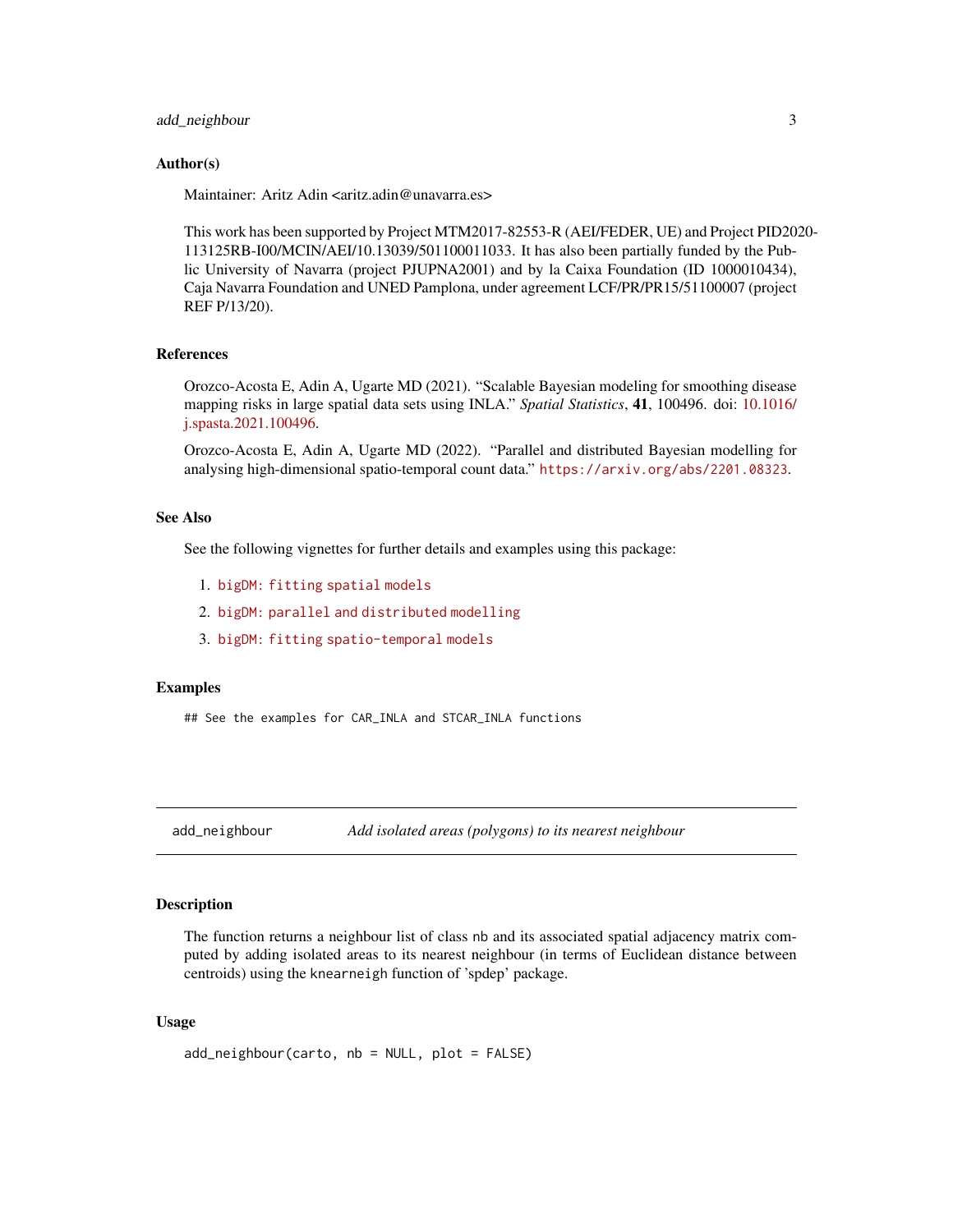#### <span id="page-3-0"></span>Arguments

| carto | object of class SpatialPolygonsDataFrame or sf.                                                                               |
|-------|-------------------------------------------------------------------------------------------------------------------------------|
| nb    | optional argument with the neighbour list of class nb. If NULL (default), this<br>object is computed from the carto argument. |
| plot  | logical value (default FALSE), if TRUE then the computed neighbourhood graph<br>is plotted.                                   |

#### Value

This function returns a list with the following two elements:

- nb: the modified neighbours's list
- W: associated spatial adjacency matrix of class CsparseMatrix

#### Examples

library(spdep)

```
## Load the Spanish colorectal cancer mortality data ##
data(Carto_SpainMUN)
```

```
## Compute the neighbour list from spatial polygons ##
nb_SpainMUN <- poly2nb(Carto_SpainMUN)
summary(nb_SpainMUN) # 1 region with no links
```

```
## Add isolated area to its nearest neighbour ####
carto.mod <- add_neighbour(carto=Carto_SpainMUN, nb=nb_SpainMUN)
summary(carto.mod$nb) # 0 region with no links
```
Carto\_SpainMUN *Spanish colorectal cancer mortality data*

#### Description

sf object containing the polygons of the municipalities of continental Spain and simulated colorectal cancer mortality data.

#### Usage

Carto\_SpainMUN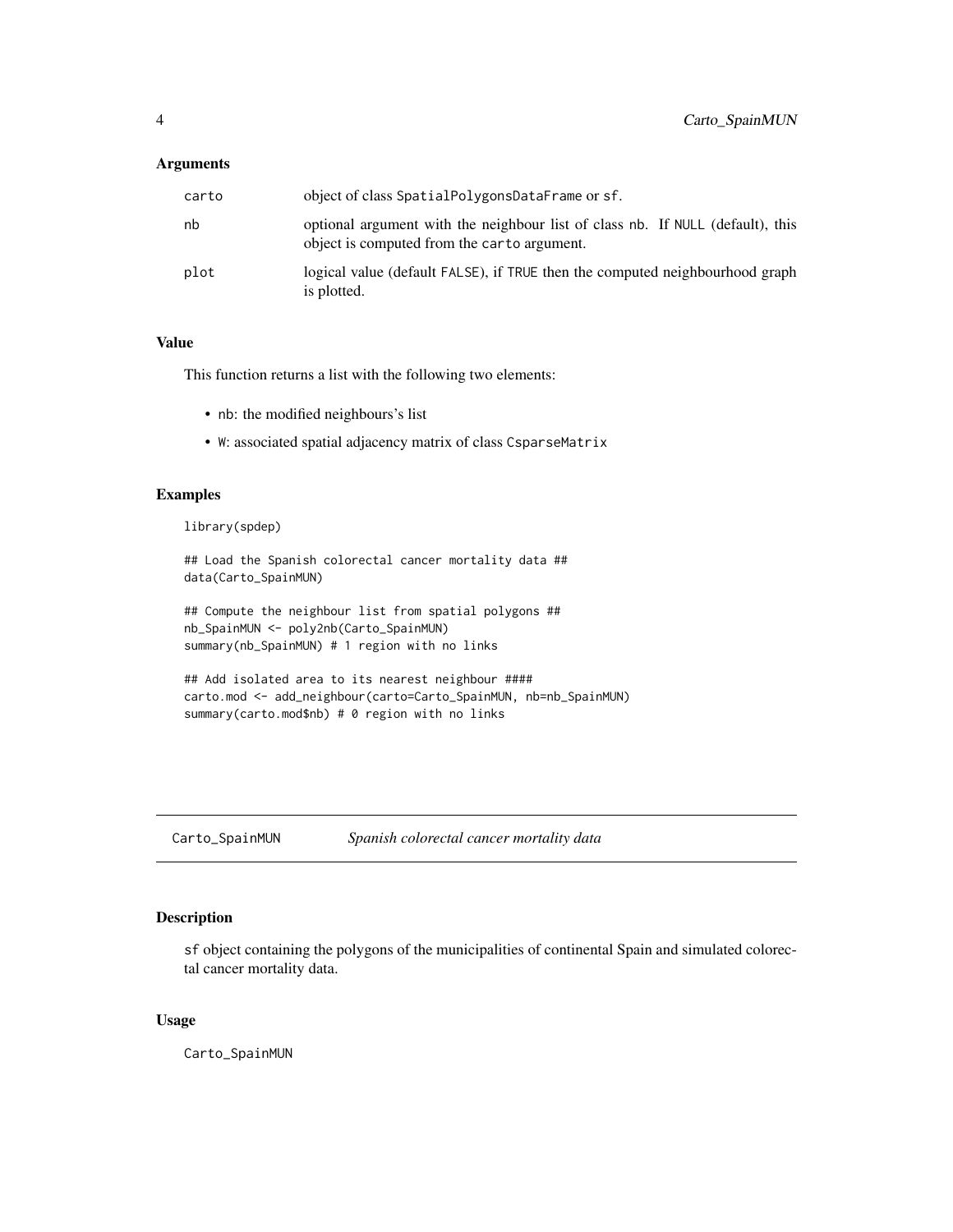#### <span id="page-4-0"></span>CAR\_INLA 5

#### Format

Formal class sf; the data contains a data.frame with 7907 rows and 11 variables.

- ID: character vector of geographic identifiers
- name: character vector of municipality names
- lat: numeric vector of longitude values
- long: numeric vector of latitude values
- area: municipality polygon areas in square meters
- perimeter: municipality polygon perimeters in degree units
- obs: observed number of cases
- exp: expected number of cases
- SMR: standardized mortality ratios
- region: character vector of autonomous regions
- geometry: sfc\_MULTIPOLYGON

<span id="page-4-1"></span>

| CAR INLA | Fit a (scalable) spatial Poisson mixed model to areal count data, where |
|----------|-------------------------------------------------------------------------|
|          | several CAR prior distributions can be specified for the spatial random |
|          | effect.                                                                 |

#### Description

Fit a spatial Poisson mixed model to areal count data. The linear predictor is modelled as

$$
\log r_i = \alpha + \mathbf{x_i}' \beta + \xi_i, \quad \text{for} \quad i = 1, \dots, n;
$$

where  $\alpha$  is a global intercept,  $x_1' = (x_{i1}, \dots, x_{ip})$  is a p-vector of standardized covariates in the i-th area,  $\beta = (\beta_1, \dots, \beta_p)$  is the p-vector of fixed effects coefficients, and  $\xi_i$  is a spatially structured random effect. Several conditional autoregressive (CAR) prior distributions can be specified for the spatial random effect, such as the intrinsic CAR prior (Besag et al. 1991), the convolution or BYM prior (Besag et al. 1991), the CAR prior proposed by Leroux et al. (1999), and the reparameterization of the BYM model given by Dean et al. (2001) named BYM2 (Riebler et al. 2016).

If covariates are included in the model, two different approaches can be used to address the potential confounding issues between the fixed effects and the spatial random effects of the model: restricted regression and the use of orthogonality constraints. At the moment, only continuous covariates can be included in the model as potential risk factors, which are automatically standardized before fitting the model. See Adin et al. (2021) for further details.

Three main modeling approaches can be considered:

• the usual model with a global spatial random effect whose dependence structure is based on the whole neighbourhood graph of the areal units (model="global" argument)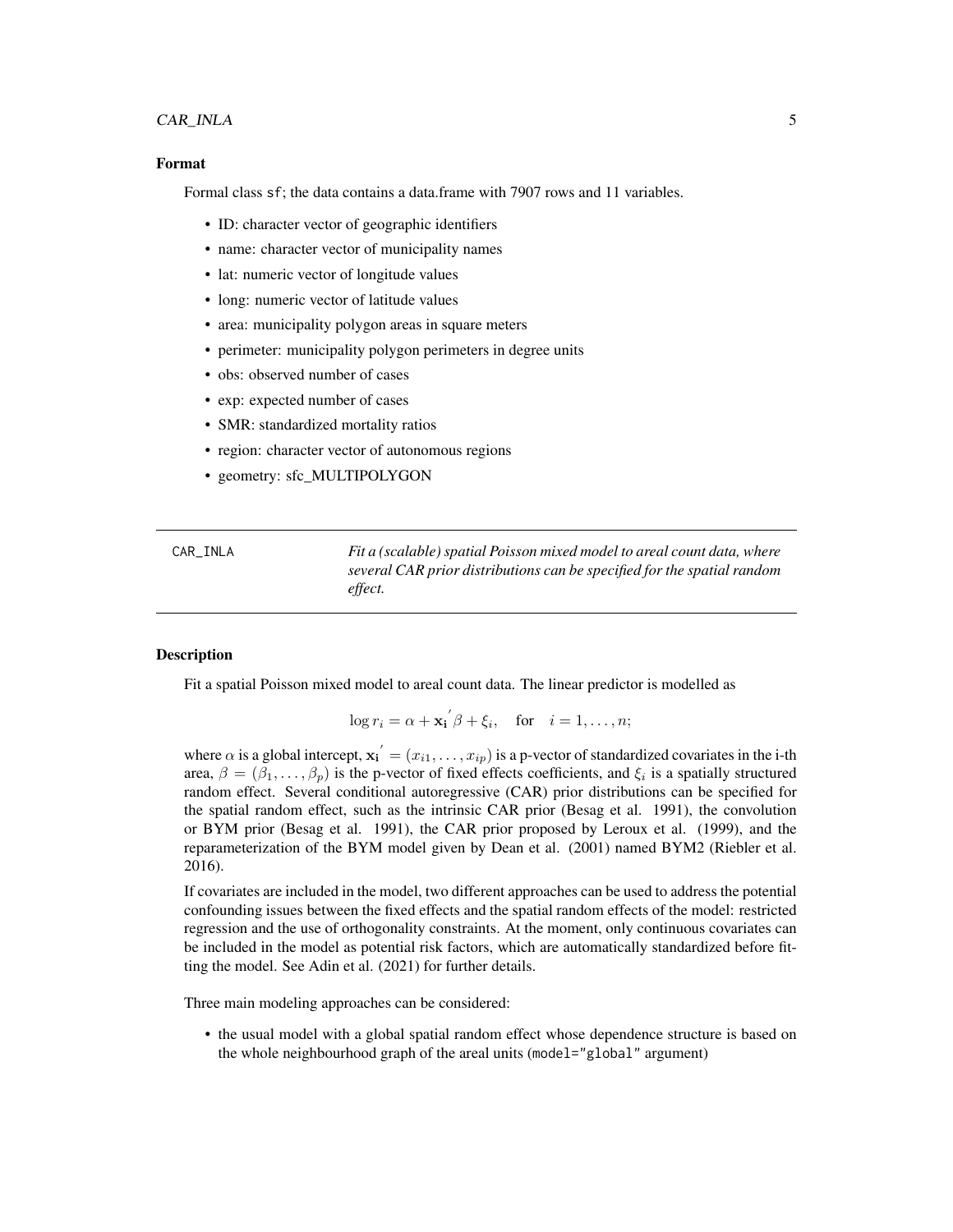- a Disjoint model based on a partition of the whole spatial domain where independent spatial CAR models are simultaneously fitted in each partition (model="partition" and k=0 arguments)
- a modelling approach where *k*-order neighbours are added to each partition to avoid border effects in the Disjoint model (model="partition" and k>0 arguments).

For both the Disjoint and k-order neighbour models, parallel or distributed computation strategies can be performed to speed up computations by using the 'future' package (Bengtsson 2021).

Inference is conducted in a fully Bayesian setting using the integrated nested Laplace approximation (INLA; Rue et al. (2009)) technique through the R-INLA package (<https://www.r-inla.org/>). For the scalable model proposals (Orozco-Acosta et al. 2021), approximate values of the Deviance Information Criterion (DIC) and Watanabe-Akaike Information Criterion (WAIC) can also be computed.

#### Usage

```
CAR_INLA(
  carto = NULL,
  ID.area = NULL,
  ID.group = NULL,
  0 = NULL,E = NULL,X = NULL,confounding = NULL,
  W = NULL,prior = "Leroux",
  model = "partition",
  k = 0,
  strategy = "simplified.laplace",
  PCpriors = FALSE,
  seed = NULL,
  n.sample = 1000,compute.fixed = FALSE,
  compute.DIC = TRUE,
  save.models = FALSE,
  plan = "sequential",
  workers = NULL,
  merge.strategy = "original"
)
```
#### Arguments

| carto    | object of class SpatialPolygonsDataFrame or sf. This object must contain at<br>least the target variables of interest specified in the arguments ID. area, 0 and E. |
|----------|---------------------------------------------------------------------------------------------------------------------------------------------------------------------|
| ID.area  | character; name of the variable which contains the IDs of spatial areal units.                                                                                      |
| ID.group | character; name of the variable which contains the IDs of the spatial partition<br>(grouping variable). Only required if model="partition".                         |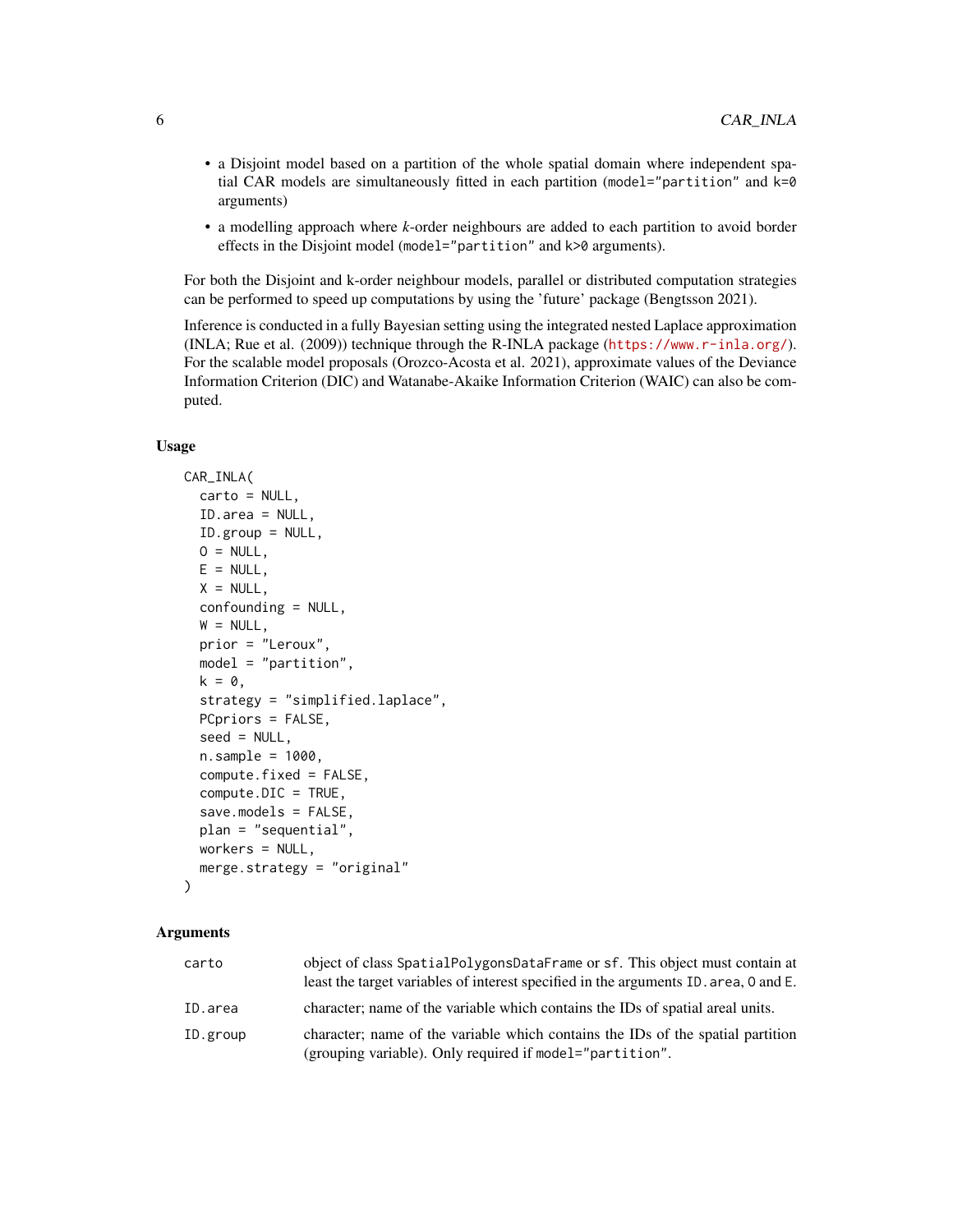<span id="page-6-0"></span>

| 0             | character; name of the variable which contains the observed number of disease<br>cases for each areal units.                                                                                                                                                                                                                                                                                                                               |
|---------------|--------------------------------------------------------------------------------------------------------------------------------------------------------------------------------------------------------------------------------------------------------------------------------------------------------------------------------------------------------------------------------------------------------------------------------------------|
| Ε             | character; name of the variable which contains either the expected number of<br>disease cases or the population at risk for each areal unit.                                                                                                                                                                                                                                                                                               |
| Χ             | a character vector containing the names of the covariates within the carto object<br>to be included in the model as fixed effects, or a matrix object playing the role<br>of the fixed effects design matrix. For the latter case, the row names must match<br>with the IDs of the spatial units defined by the ID. area variable. If X=NULL<br>(default), only a global intercept is included in the model as fixed effect.               |
| confounding   | one of either NULL, "restricted" (restricted regression) or "constraints"<br>(orthogonal constraints), which specifies the estimation method used to alleviate<br>spatial confounding between fixed and random effects. If only an intercept is<br>considered in the model (X=NULL), the default value confounding=NULL will be<br>set. At the moment, only works for the Global model (specified through the<br>model="global" argument). |
| W             | optional argument with the binary adjacency matrix of the spatial areal units. If<br>NULL (default), this object is computed from the carto argument (two areas are<br>considered as neighbours if they share a common border).                                                                                                                                                                                                            |
| prior         | one of either "Leroux" (default), "intrinsic", "BYM" or "BYM2", which spec-<br>ifies the prior distribution considered for the spatial random effect.                                                                                                                                                                                                                                                                                      |
| model         | one of either "global" or "partition" (default), which specifies the Global<br>model or one of the scalable model proposal's (Disjoint model and k-order<br>neighbourhood model, respectively).                                                                                                                                                                                                                                            |
| k             | numeric value with the neighbourhood order used for the partition model. Usu-<br>ally $k=2$ or 3 is enough to get good results. If $k=0$ (default) the <i>Disjoint model</i><br>is considered. Only required if model="partition".                                                                                                                                                                                                         |
| strategy      | one of either "gaussian", "simplified.laplace" (default), "laplace" or<br>"adaptive", which specifies the approximation strategy considered in the inla<br>function.                                                                                                                                                                                                                                                                       |
| PCpriors      | logical value (default FALSE); if TRUE then penalised complexity (PC) priors are<br>used for the precision parameter of the spatial random effect. Only works if<br>arguments prior="intrinsic" or prior="BYM2" are specified.                                                                                                                                                                                                             |
| seed          | numeric (default NULL); control the RNG of the inla.qsample function. See<br>help(inla.qsample) for further information.                                                                                                                                                                                                                                                                                                                   |
| n.sample      | numeric; number of samples to generate from the posterior marginal distribution<br>of the risks. Default to 1000.                                                                                                                                                                                                                                                                                                                          |
| compute.fixed | logical value (default FALSE); if TRUE then the overall log-risk $\alpha$ is computed.<br>Only works if k=0 argument (Disjoint model) is specified.                                                                                                                                                                                                                                                                                        |
| compute.DIC   | logical value; if TRUE (default) then approximate values of the Deviance Infor-<br>mation Criterion (DIC) and Watanabe-Akaike Information Criterion (WAIC) are<br>computed.                                                                                                                                                                                                                                                                |
| save.models   | logical value (default FALSE); if TRUE then a list with all the inla submodels is<br>saved in '/temp/' folder, which can be used as input argument for the mergeINLA<br>function.                                                                                                                                                                                                                                                          |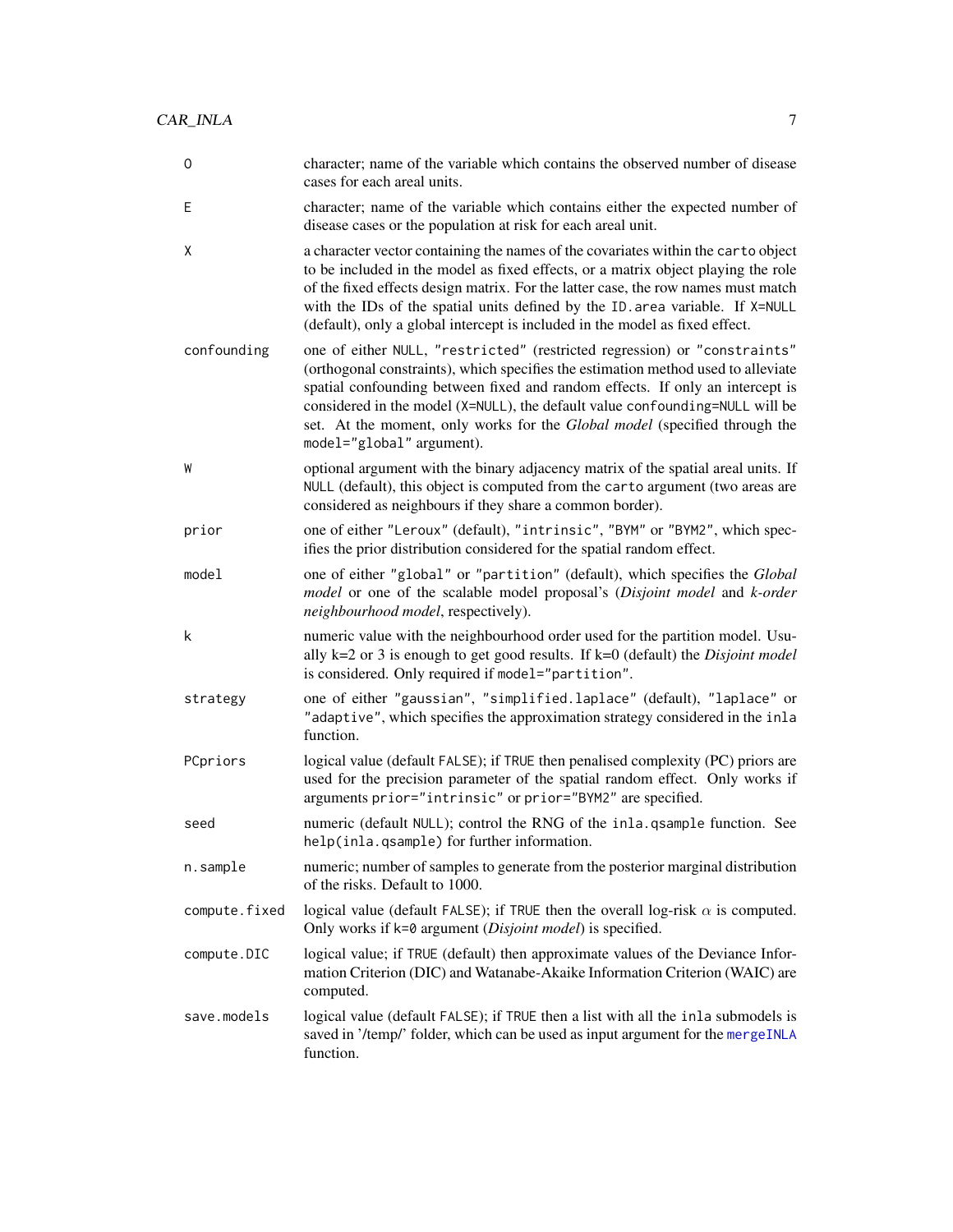<span id="page-7-0"></span>

| plan           | one of either "sequential" or "cluster", which specifies the computation<br>strategy used for model fitting using the 'future' package. If plan="sequential"<br>(default) the models are fitted sequentially and in the current R session (local<br>machine). If plan="cluster" the models are fitted in parallel on external R<br>sessions (local machine) or distributed in remote compute nodes. |
|----------------|-----------------------------------------------------------------------------------------------------------------------------------------------------------------------------------------------------------------------------------------------------------------------------------------------------------------------------------------------------------------------------------------------------|
| workers        | character or vector (default NULL) containing the identifications of the local or<br>remote workers where the models are going to be processed. Only required if<br>plan="cluster".                                                                                                                                                                                                                 |
| merge.strategy | one of either "mixture" or "original" (default), which specifies the merging<br>strategy to compute posterior marginal estimates of relative risks. See mergeINLA<br>for further details.                                                                                                                                                                                                           |

#### Details

For a full model specification and further details see the vignettes accompanying this package.

#### Value

This function returns an object of class inla. See the [mergeINLA](#page-13-1) function for details.

#### References

Adin A, Goicoa T, Hodges JS, Schnell P, Ugarte MD (2021). "Alleviating confounding in spatiotemporal areal models with an application on crimes against women in India." *Statistical Modelling*, 1471082X211015452. doi: [10.1177/1471082X211015452.](https://doi.org/10.1177/1471082X211015452)

Bengtsson H (2021). "A unifying framework for parallel and distributed processing in R using futures." *The R Journal (accepted article)*. [https://journal.r-project.org/archive/2021/](https://journal.r-project.org/archive/2021/RJ-2021-048/index.html) [RJ-2021-048/index.html](https://journal.r-project.org/archive/2021/RJ-2021-048/index.html).

Besag J, York J, Mollié A (1991). "Bayesian image restoration, with two applications in spatial statistics." *Annals of the Institute of Statistical Mathematics*, 43(1), 1–20. doi: [10.1007/bf00116466.](https://doi.org/10.1007/bf00116466)

Dean CB, Ugarte MD, Militino AF (2001). "Detecting interaction between random region and fixed age effects in disease mapping." *Biometrics*, 57(1), 197–202. doi: [10.1111/j.0006341x.2001.00197.x.](https://doi.org/10.1111/j.0006-341x.2001.00197.x)

Leroux BG, Lei X, Breslow N (1999). "Estimation of disease rates in small areas: A new mixed model for spatial dependence." In Halloran ME, Berry D (eds.), *Statistical Models in Epidemiology, the Environment, and Clinical Trials*, 179–191. Springer-Verlag: New York.

Riebler A, Sørbye SH, Simpson D, Rue H (2016). "An intuitive Bayesian spatial model for disease mapping that accounts for scaling." *Statistical methods in medical research*, 25(4), 1145–1165. doi: [10.1177/0962280216660421.](https://doi.org/10.1177/0962280216660421)

Rue H, Martino S, Chopin N (2009). "Approximate Bayesian inference for latent Gaussian models by using integrated nested Laplace approximations." *Journal of the Royal Statistical Society: Series B (Statistical Methodology)*, 71(2), 319–392. doi: [10.1111/j.14679868.2008.00700.x.](https://doi.org/10.1111/j.1467-9868.2008.00700.x)

Orozco-Acosta E, Adin A, Ugarte MD (2021). "Scalable Bayesian modeling for smoothing disease mapping risks in large spatial data sets using INLA." *Spatial Statistics*, 41, 100496. doi: [10.1016/](https://doi.org/10.1016/j.spasta.2021.100496) [j.spasta.2021.100496.](https://doi.org/10.1016/j.spasta.2021.100496)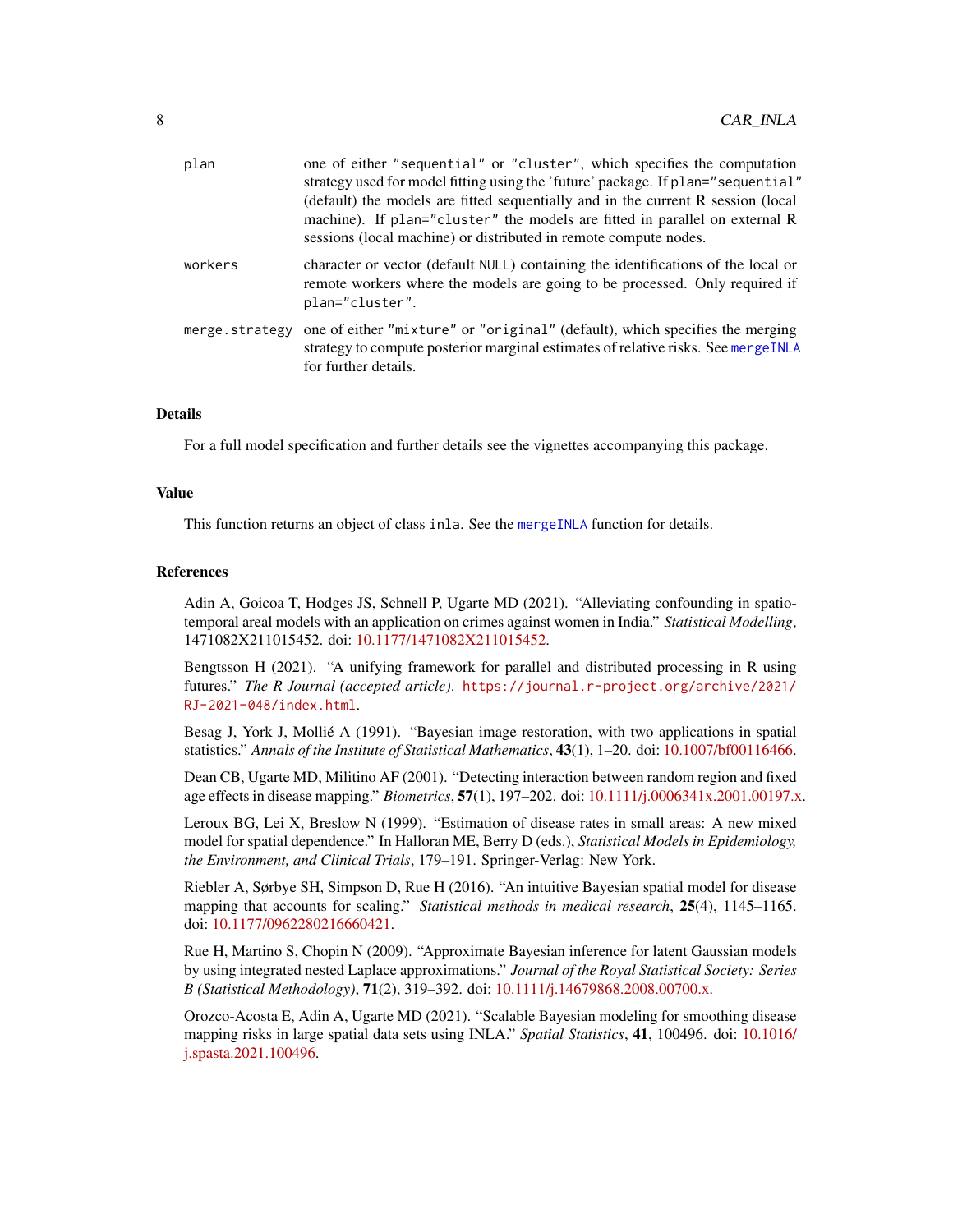#### <span id="page-8-0"></span>clustering\_partition 9

#### Examples

```
## Not run:
if(require("INLA", quietly=TRUE)){
 ## Load the Spain colorectal cancer mortality data ##
 data(Carto_SpainMUN)
 ## Fit the Global model with a Leroux CAR prior distribution ##
 Global <- CAR_INLA(carto=Carto_SpainMUN, ID.area="ID", O="obs", E="exp",
                     prior="Leroux", model="global", strategy="gaussian")
 summary(Global)
 ## Fit the Disjoint model with a Leroux CAR prior distribution ##
 Disjoint <- CAR_INLA(carto=Carto_SpainMUN, ID.area="ID", ID.group="region", O="obs", E="exp",
                       prior="Leroux", model="partition", k=0, strategy="gaussian")
 summary(Disjoint)
 ## Fit the 1st order neighbourhood model with a Leroux CAR prior distribution ##
 order1 <- CAR_INLA(carto=Carto_SpainMUN, ID.area="ID", ID.group="region", O="obs", E="exp",
                     prior="Leroux", model="partition", k=1, strategy="gaussian")
 summary(order1)
 ## Fit the 2nd order neighbourhood model with a Leroux CAR prior distribution ##
 order2 <- CAR_INLA(carto=Carto_SpainMUN, ID.area="ID", ID.group="region", O="obs", E="exp",
                     prior="Leroux", model="partition", k=2, strategy="gaussian")
 summary(order2)
}
## End(Not run)
```
<span id="page-8-1"></span>clustering\_partition *Obtain a partition of the spatial domain using the density-based spatial clustering (DBSC) algorithm described in Santafé et al. (2021)*

#### **Description**

The function takes an object of class SpatialPolygonsDataFrame or sf and defines a spatial partition using the DBSC algorithm described in Santafé et al. (2021).

#### Usage

```
clustering_partition(
  carto,
  ID.area = NULL,
  var = NULL,n.cluster = 10,
  min.size = NULL,
```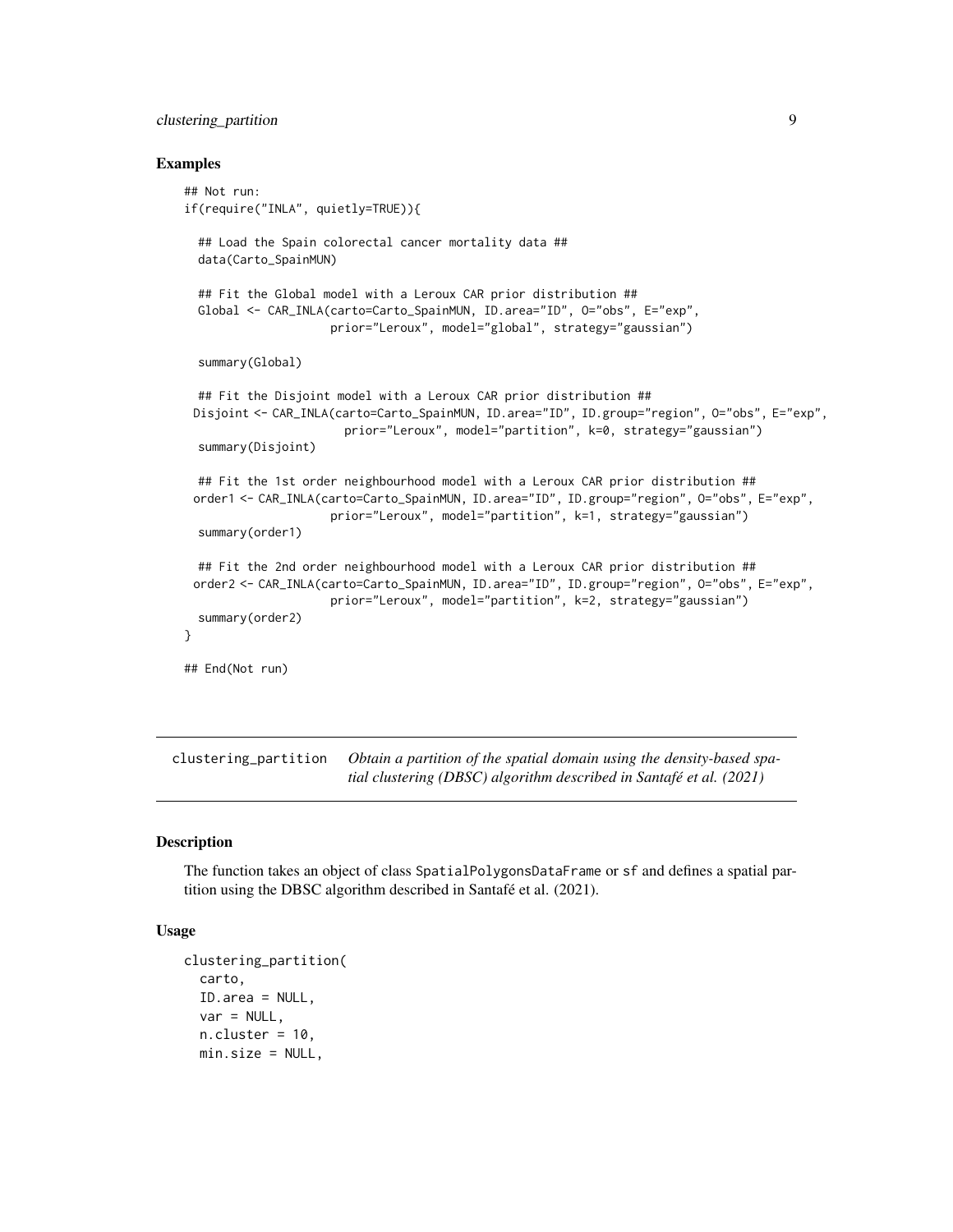```
W = NULL,1 = 1,
 Wk = NULL,
 distance = "euclidean",
  verbose = TRUE
)
```
#### Arguments

| carto     | object of class SpatialPolygonsDataFrame or sf.                                                                                                                                                                                 |
|-----------|---------------------------------------------------------------------------------------------------------------------------------------------------------------------------------------------------------------------------------|
| ID.area   | character; name of the variable which contains the IDs of spatial areal units.                                                                                                                                                  |
| var       | character; name of the variable which contains the data of interest to compute<br>spatial clusters, usually the vector of log-SMR.                                                                                              |
| n.cluster | numeric; value to fix the number of cluster centers in the DBSC algorithm. De-<br>fault to 10.                                                                                                                                  |
| min.size  | numeric (default NULL); value to fix the minimum size of areas in each spatial<br>partition.                                                                                                                                    |
| W         | optional argument with the binary adjacency matrix of the spatial areal units. If<br>NULL (default), this object is computed from the carto argument (two areas are<br>considered as neighbours if they share a common border). |
| 1         | numeric value with the neighbourhood order used to assign areas to each cluster.<br>If $k=1$ (default), only areas that share a common border are considered.                                                                   |
| Wk        | previously computed binary adjacency matrix of 1-order neighbours. If this ar-<br>gument is included (default NULL), the parameter 1 is ignored.                                                                                |
| distance  | the distance measure to be used (default "euclidean"). See the method argu-<br>ment of dist function for other options.                                                                                                         |
| verbose   | logical value (default TRUE); indicates if the function runs in verbose mode.                                                                                                                                                   |

#### Details

The DBSC algorithm implemented in this function is a new spatial clustering algorithm based on the density clustering algorithm introduced by Rodriguez and Laio (2014) and the posterior modification presented by Wang and Song (2016). This algorithm is able to obtain a single clustering partition of the data by automatically detecting clustering centers and assigning each area to its nearest cluster centroid. The algorithm has its basis in the assumption that cluster centers are points with high local density and relatively large distance to other points with higher local densities. See Santafé et al. (2021) for more details.

#### Value

sf object with the original data and a grouping variable named 'ID.group'.

#### References

Rodriguez A, Laio A (2014). "Clustering by fast search and find of density peaks." *Science*, 344(6191), 1492–1496. doi: [10.1126/science.1242072.](https://doi.org/10.1126/science.1242072)

<span id="page-9-0"></span>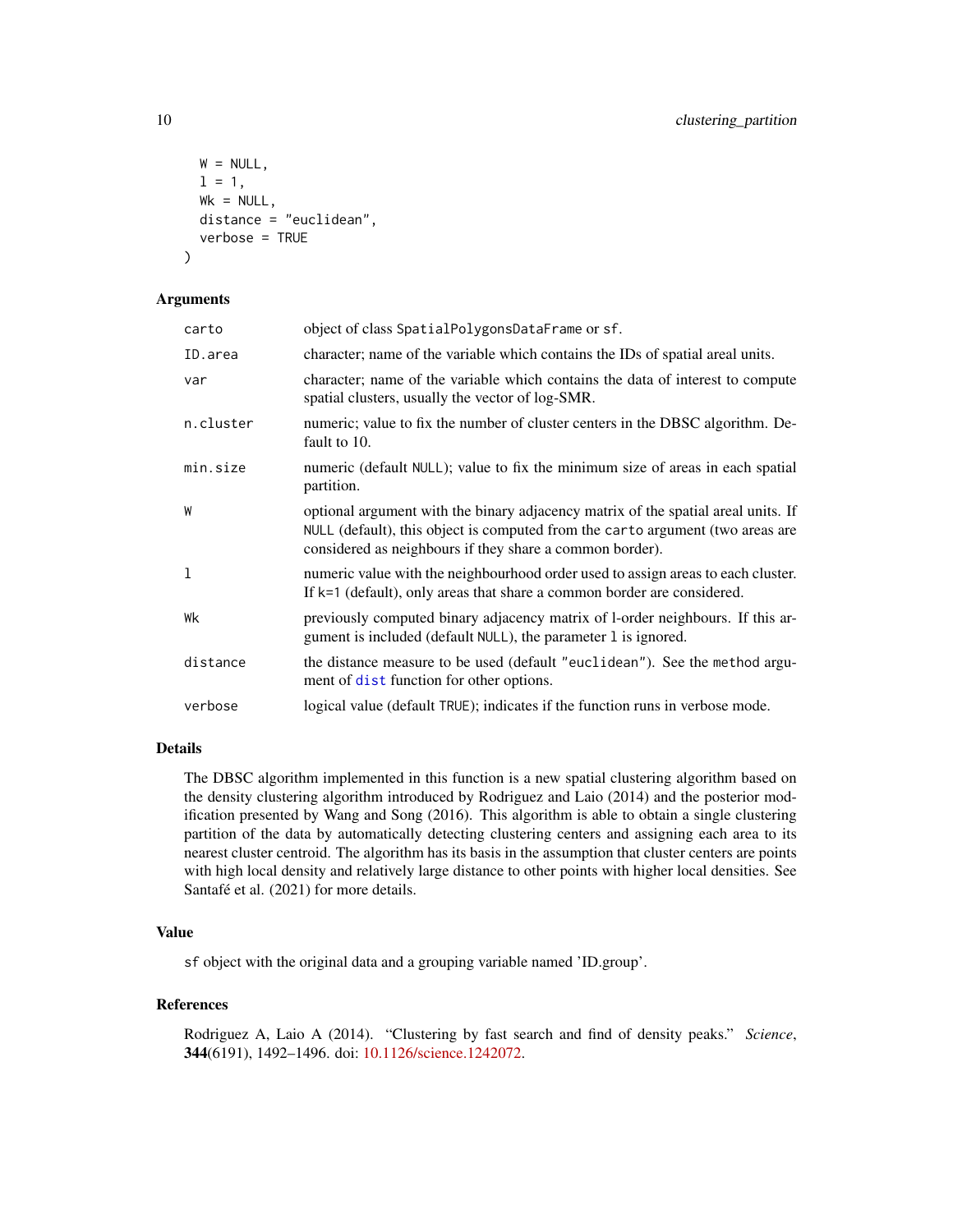<span id="page-10-0"></span>Santafé G, Adin A, Lee D, Ugarte MD (2021). "Dealing with risk discontinuities to estimate cancer mortality risks when the number of small areas is large." *Statistical Methods in Medical Research*, 30(1), 6–21. doi: [10.1177/0962280220946502.](https://doi.org/10.1177/0962280220946502)

Wang G, Song Q (2016). "Automatic clustering via outward statistical testing on density metrics." *IEEE Transactions on Knowledge and Data Engineering*, 28(8), 1971–1985. doi: [10.1109/](https://doi.org/10.1109/TKDE.2016.2535209) [TKDE.2016.2535209.](https://doi.org/10.1109/TKDE.2016.2535209)

#### Examples

```
## Not run:
library(foreign)
library(maptools)
library(rgdal)
library(tmap)
## Load the Spain colorectal cancer mortality data ##
data(Carto_SpainMUN)
## Define a spatial partition using the DBSC algorithm ##
Carto_SpainMUN$logSMR <- log(Carto_SpainMUN$obs/Carto_SpainMUN$exp+0.0001)
carto.new <- clustering_partition(carto=Carto_SpainMUN, ID.area="ID", var="logSMR",
                                  n.cluster=20, l=2, min.size=100, verbose=TRUE)
table(carto.new$ID.group)
## Plot of the grouping variable 'ID.group' ##
carto.partition <- unionSpatialPolygons(as(carto.new,"Spatial"),carto.new$ID.group)
tm_shape(carto.new) +
        tm_polygons(col="ID.group") +
        tm_shape(carto.partition) +
        tm_borders(col="black", lwd=2) +
        tm_layout(legend.outside=TRUE)
## End(Not run)
```
<span id="page-10-1"></span>connect\_subgraphs *Merge disjoint connected subgraphs*

#### **Description**

The function returns a neighbour list of class nb and its associated spatial adjacency matrix computed by merging disjoint connected subgraphs through its nearest polygon centroids.

#### Usage

```
connect_subgraphs(carto, ID.area = NULL, nb = NULL, plot = FALSE)
```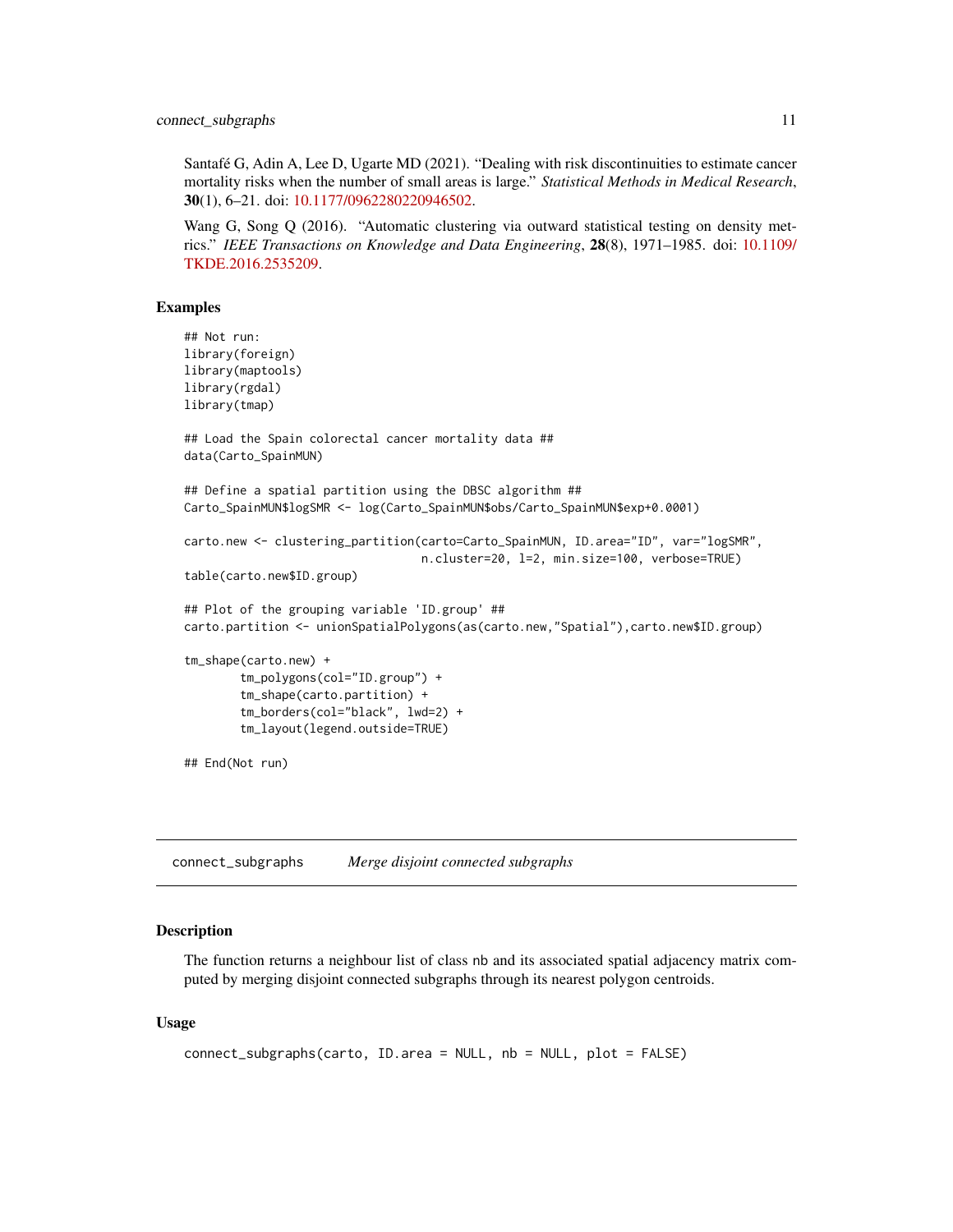#### <span id="page-11-0"></span>Arguments

| carto   | object of class SpatialPolygonsDataFrame or sf.                                                                                |
|---------|--------------------------------------------------------------------------------------------------------------------------------|
| ID.area | character vector of geographic identifiers.                                                                                    |
| nb      | optional argument with the neighbours list of class nb. If NULL (default), this<br>object is computed from the carto argument. |
| plot    | logical value (default FALSE), if TRUE then the computed neighbourhood graph<br>is ploted.                                     |

#### Details

This function first calls the [add\\_neighbour](#page-2-1) function to search for isolated areas.

#### Value

This function returns a list with the following two elements:

- nb: the modified neighbours list
- W: associated spatial adjacency matrix of class CsparseMatrix

#### Examples

library(spdep)

```
## Load the Spain colorectal cancer mortality data ##
data(Carto_SpainMUN)
```
## Select the polygons (municipalities) of the 'Comunidad Valenciana' region ## carto <- Carto\_SpainMUN[Carto\_SpainMUN\$region=="Comunidad Valenciana",]

```
carto.nb <- poly2nb(carto)
n.comp.nb(carto.nb)$nc # 2 disjoint connected subgraphs
```

```
## Plot the spatial polygons and its neighbourhood graph
op \leq par(mfrow=c(1,2), pty="s")
```

```
plot(carto$geometry, main="Original neighbourhood graph")
plot(carto.nb, st_centroid(st_geometry(carto), of_largest_polygon=TRUE),
    pch=19, cex=0.5, col="red", add=TRUE)
```

```
## Use the 'connect_subgraphs' function ##
carto.mod <- connect_subgraphs(carto=carto, ID.area="ID", nb=carto.nb, plot=TRUE)
title(main="Modified neighbourhood graph")
```

```
n.comp.nb(carto.mod$nb)$nc==1
```
par(op)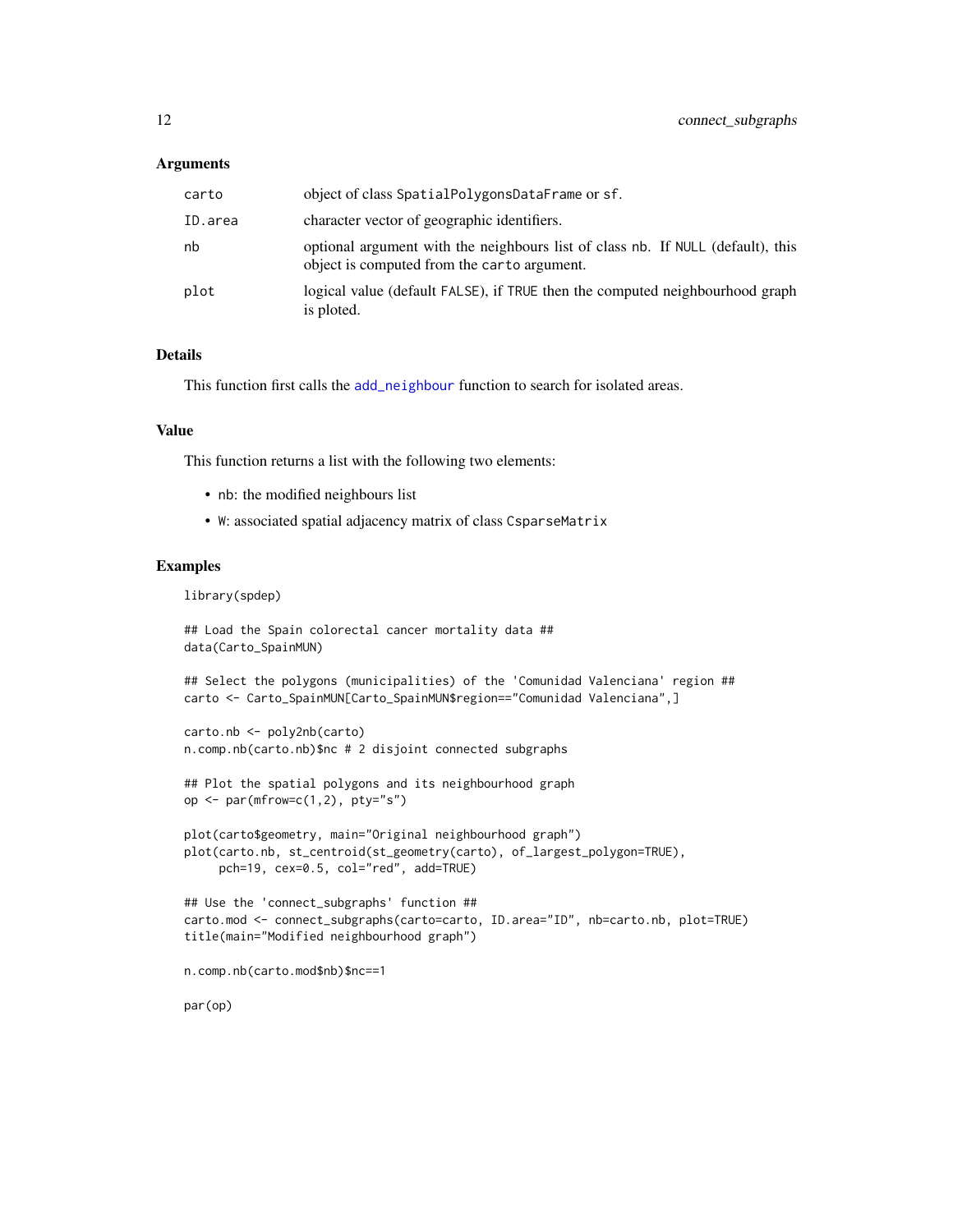<span id="page-12-0"></span>

#### Description

data.frame object containing simulated lung cancer mortality data in the 7907 municipalities of continental Spain during the period 1991-2015.

#### Usage

Data\_LungCancer

#### Format

Formal class data.frame with 197.675 rows and 5 colunmns.

- ID: character vector of geographic identifiers
- year: numeric vector of year's identifiers
- obs: observed number of cases
- exp: expected number of cases
- SMR: standardized mortality ratios

<span id="page-12-1"></span>

| divide_carto | Divide the spatial domain into subregions |
|--------------|-------------------------------------------|
|              |                                           |

#### Description

The function takes an object of class SpatialPolygonsDataFrame or sf and divides it into subregions according to some grouping variable.

#### Usage

```
divide_carto(carto, ID.group = NULL, k = 0, plot = FALSE)
```
#### Arguments

| carto    | object of class SpatialPolygonsDataFrame or sf.                                                                                                            |
|----------|------------------------------------------------------------------------------------------------------------------------------------------------------------|
| ID.group | character vector of grouping identifiers.                                                                                                                  |
| k        | numeric value with the neighbourhood order to add polygons at the border of<br>the spatial subdomains. If $k=0$ (default) a disjoint partition is defined. |
| plot     | logical value (default FALSE), if TRUE then the spatial polygons within each sub-<br>domain are ploted.                                                    |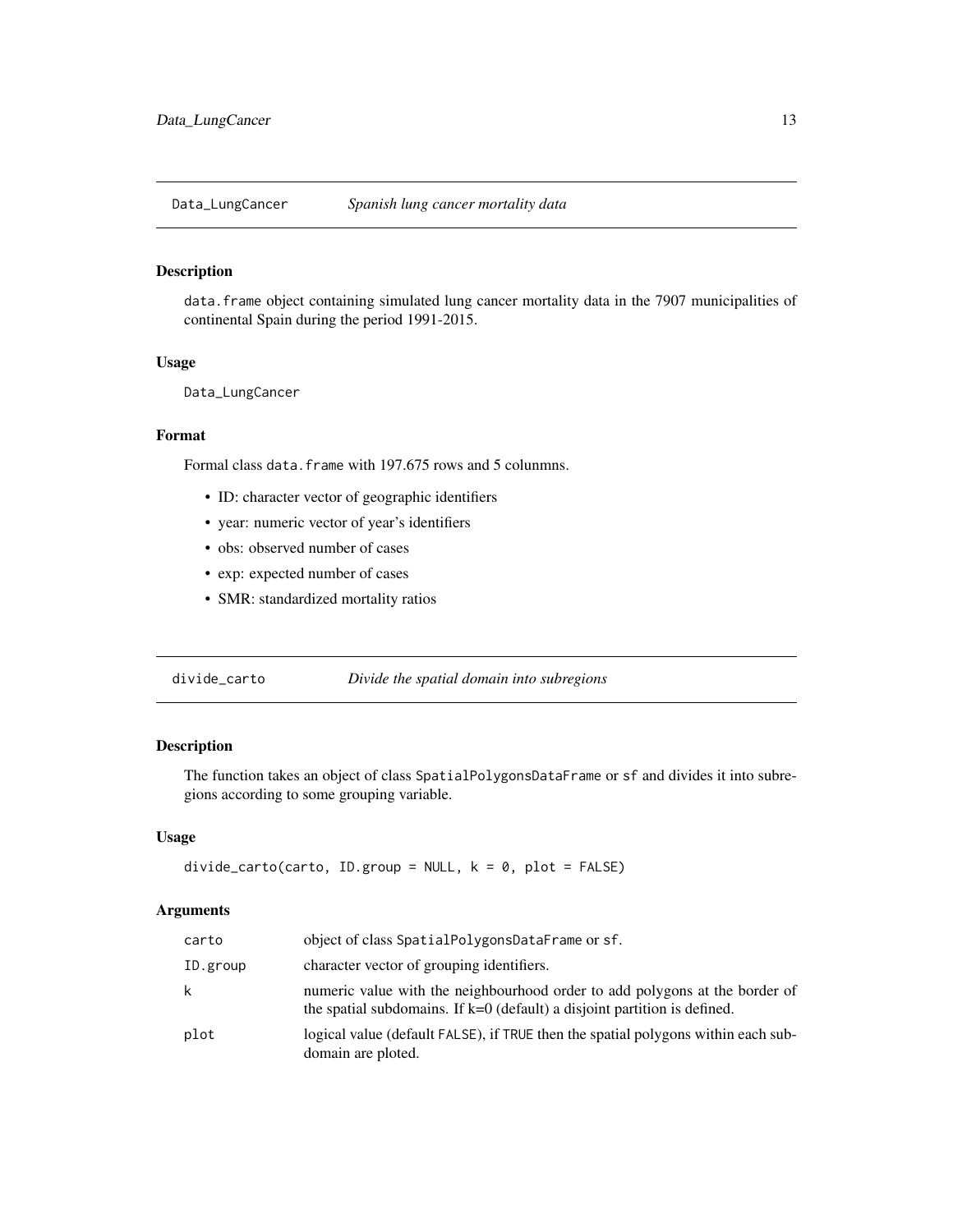#### <span id="page-13-0"></span>Value

List of sf objects with the spatial polygons of each subdomain.

#### Examples

```
## Not run:
library(tmap)
## Load the Spain colorectal cancer mortality data ##
data(Carto_SpainMUN)
## Plot of the grouping variable 'region' ##
tm_shape(Carto_SpainMUN) +
  tm_polygons(col="region") +
  tm_layout(legend.outside=TRUE)
## Disjoint partition ##
carto.k0 <- divide_carto(carto=Carto_SpainMUN, ID.group="region", k=0)
## Partition + 1st order neighbours ##
carto.k1 <- divide_carto(carto=Carto_SpainMUN, ID.group="region", k=1)
## Partition + 2nd order neighbours ##
carto.k2 <- divide_carto(carto=Carto_SpainMUN, ID.group="region", k=2)
## Plot the spatial polygons for the autonomous region of Castilla y Leon ##
plot(carto.k2$`Castilla y Leon`$geometry, col="dodgerblue4", main="Castilla y Leon")
plot(carto.k1$`Castilla y Leon`$geometry, col="dodgerblue", add=TRUE)
plot(carto.k0$`Castilla y Leon`$geometry, col="lightgrey", add=TRUE)
## End(Not run)
```
<span id="page-13-1"></span>mergeINLA *Merge* inla *objects for partition models*

#### **Description**

The function takes local models fitted for each subregion of the whole spatial domain and unifies them into a single inla object. This function is valid for both Disjoint and *k*-order neighbourhood models.

#### Usage

```
mergeINLA(
  inla.models = list(),
  k = NULL,ID.area = "Area",
  ID.year = NULL,
```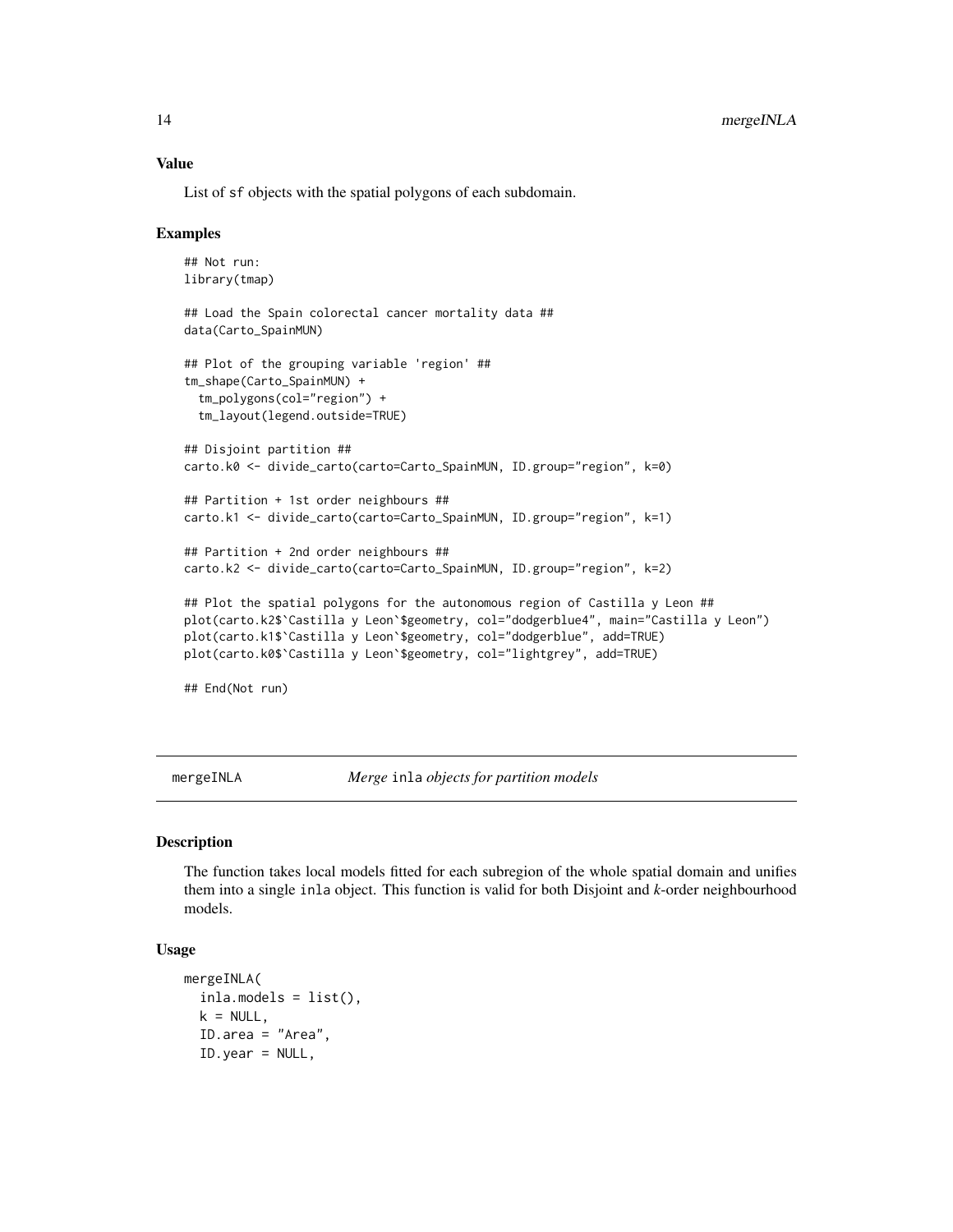#### mergeINLA 15

```
0 = "0",E = "E",seed = NULL,n.sample = 1000,
 compute.fixed = FALSE,
 compute.DIC = TRUE,
 merge.strategy = "original"
\mathcal{L}
```
#### Arguments

| inla.models    | list of multiple objects of class in la.                                                                                                                                                                           |
|----------------|--------------------------------------------------------------------------------------------------------------------------------------------------------------------------------------------------------------------|
| k              | numeric value with the neighbourhood order used for the partition model. If $k=0$<br>the Disjoint model is considered.                                                                                             |
| ID.area        | character; name of the variable which contains the IDs of spatial areal units.<br>Default to "Area".                                                                                                               |
| ID.year        | character; name of the variable which contains the IDs of time points. Default<br>to "NULL" (for spatial models).                                                                                                  |
| 0              | character; name of the variable which contains the observed number of disease<br>cases for each areal units. Default to "0".                                                                                       |
| E              | character; name of the variable which contains either the expected number of<br>disease cases or the population at risk for each areal unit. Default to "E".                                                       |
| seed           | numeric; control the RNG of inla. qsample (see help(inla. qsample) for fur-<br>ther information). Defaults to NULL.                                                                                                |
| n.sample       | numeric; number of samples to generate from the posterior marginal distribution<br>of the risks. Default to 1000.                                                                                                  |
| compute.fixed  | logical value (default FALSE); if TRUE then the overall log-risk $\alpha$ is computed.<br>Only works if k=0 argument ( <i>Disjoint model</i> ) is specified. CAUTION: This<br>method might be very time consuming. |
| compute.DIC    | logical value; if TRUE (default) then approximate values of the Deviance Infor-<br>mation Criterion (DIC) and Watanabe-Akaike Information Criterion (WAIC) are<br>computed.                                        |
| merge.strategy | one of either "mixture" or "original" (default), which specifies the merging<br>strategy to compute posterior marginal estimates of relative risks.                                                                |

#### Details

If the Disjoint model is fitted (k=0 argument), the log-risk surface is just the union of the posterior estimates of each submodel. However, a single estimate of the overall log-risk  $\alpha$  can be computed by extracting samples from the joint posterior distribution of the linear predictors using the inla.posterior.sample function of R-INLA. After joining the  $S$  samples from each submodel, we define

$$
\alpha^s = \frac{1}{nT} \sum_{i=1}^n \sum_{t=1}^T \log r_{it}
$$
, for  $s = 1, ..., S$ 

and then compute the kernel density estimate of  $\alpha$ .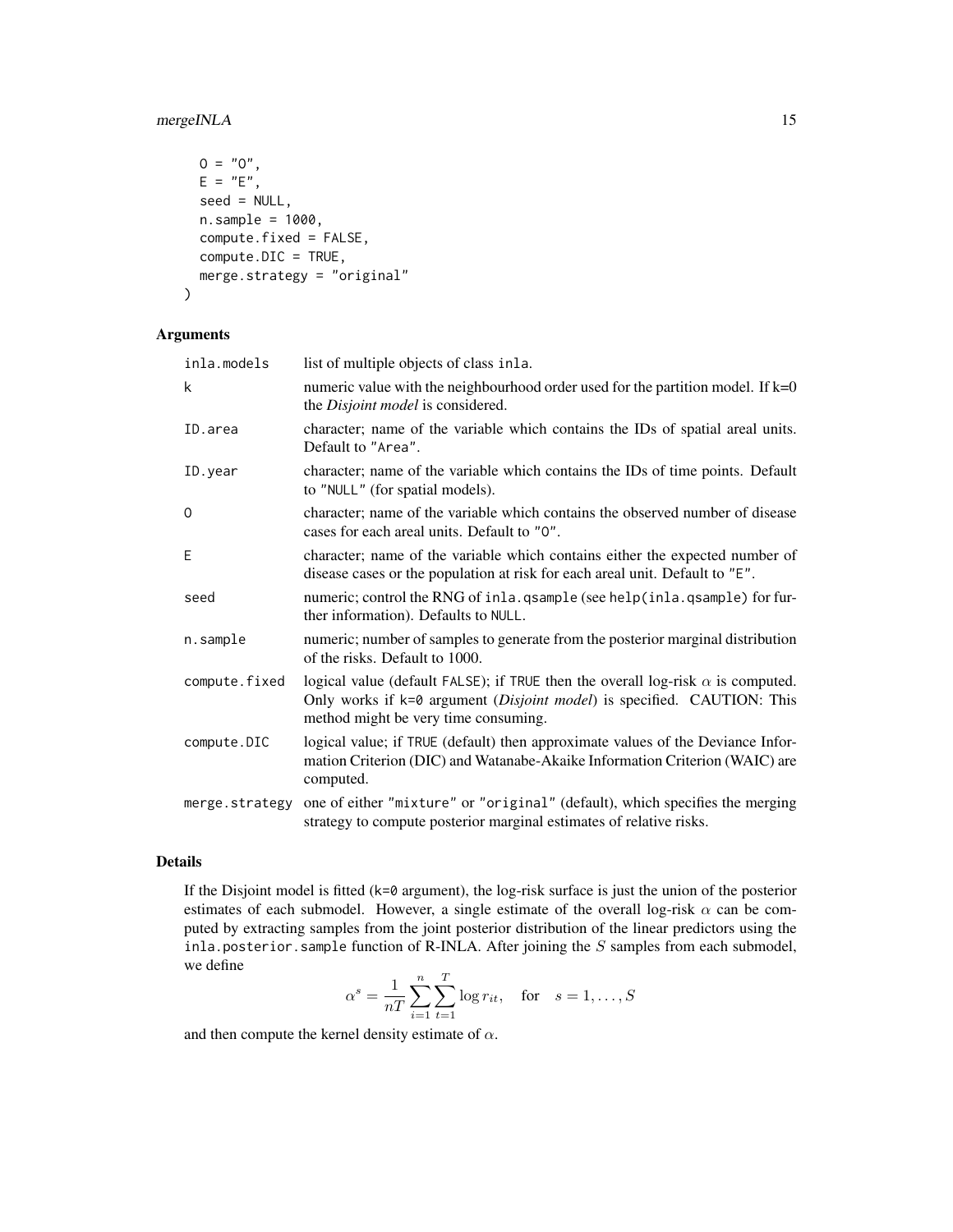If the *k*-order neighbourhood model is fitted ( $k > 0$  argument), note that the final risk surface  $r =$  $(r_1, \ldots, r_{nT})'$  is no longer the union of the posterior estimates obtained from each submodel. Since multiple log-risk estimates can be obtained for some areal-time units from the different local submodel, their posterior estimates must be properly combined to obtain a single posterior distribution for each  $r_{it}$ . Two different merging strategies could be considered. If the merge.strategy="mixture" argument is specified, mixture distributions of the estimated posterior probability density functions with weights proportional to the conditional predictive ordinates (CPO) are computed. If the merge.strategy="original" argument is specified (default option), the posterior marginal estimate ot the areal-unit corresponding to the original submodel is selected.

See Orozco-Acosta et al. (2021) and Orozco-Acosta et al. (2022) for more details.

#### Value

This function returns an object of class inla containing the following elements:

| summary.fixed              | If compute fixed=TRUE a data.frame containing the mean, standard deviation,<br>quantiles and mode of the model's intercept.                    |
|----------------------------|------------------------------------------------------------------------------------------------------------------------------------------------|
| marginals.fixed            |                                                                                                                                                |
|                            | If compute fixed=TRUE a list containing the posterior marginal density of the<br>model's intercept.                                            |
| summary.fixed.partition    |                                                                                                                                                |
|                            | A data.frame containing the mean, standard deviation, quantiles and mode of<br>the model's intercept for each partition.                       |
| marginals.fixed.partition  |                                                                                                                                                |
|                            | A list containing the posterior marginal density of the model's intercept for each<br>partition.                                               |
|                            | summary.random If $k=0$ a list with a data.frame containing the mean, standard deviation, quantiles<br>and mode of the model's random effects. |
| marginals.random           |                                                                                                                                                |
|                            | If $k=0$ a list containing the posterior marginal densities of the model's random                                                              |
|                            | effects.                                                                                                                                       |
| summary.linear.predictor   |                                                                                                                                                |
|                            | If k=0 a data.frame containing the mean, standard deviation, quantiles and mode<br>of the log-risks (or log-rates) in the model.               |
| marginals.linear.predictor |                                                                                                                                                |
|                            | If $k=0$ a list containing the posterior marginal densities of the log-risks (or log-<br>rates) in the model.                                  |
| summary.fitted.values      |                                                                                                                                                |
|                            | A data.frame containing the mean, standard deviation, quantiles, mode and cdf<br>of the risks (or rates) in the model.                         |
| marginals.fitted.values    |                                                                                                                                                |
|                            | A list containing the posterior marginal densities of the risks (or rates) in the<br>model.                                                    |
| logfile                    | A list of the log files of each submodel.                                                                                                      |
| version                    | A list containing information about the R-INLA version.                                                                                        |
| cpu.used                   | The sum of cpu times used by the inla function for each submodel (Pre, Running<br>and Post), and the cpu time of the merging process Merging.  |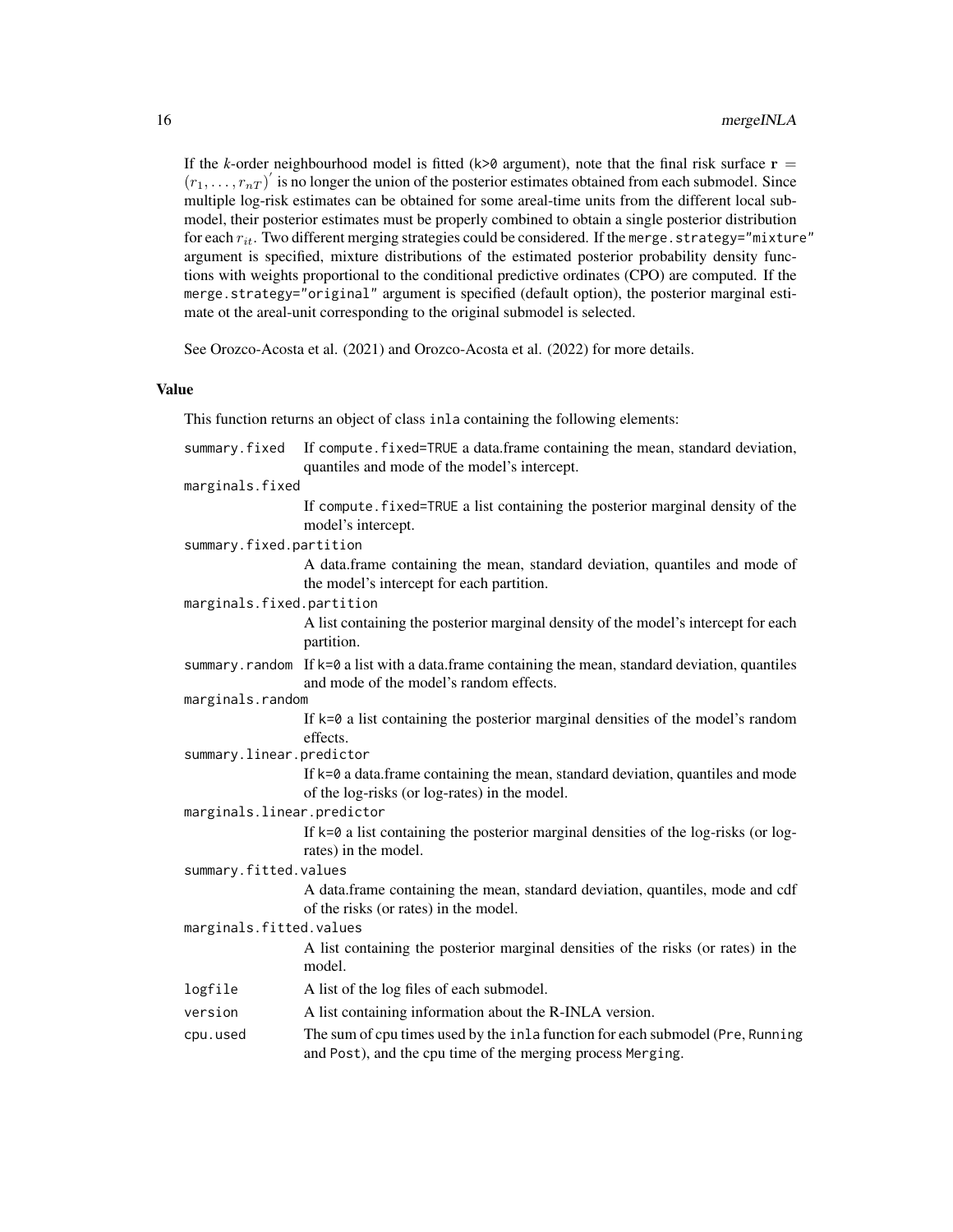#### <span id="page-16-0"></span>Examples

## See the vignettes accompanying this package for an example of its use.

<span id="page-16-1"></span>random\_partition *Define a random partition of the spatial domain based on a regular grid*

#### Description

The function takes an object of class SpatialPolygonsDataFrame or sf and defines a random partition of the spatial polygons based on a regular grid over the whole domain using the st\_make\_grid function of the sf package.

#### Usage

```
random_partition(
  carto,
  rows = 3.
  columns = 3,
 min.size = 50,
 max.size = 1000,prop.zero = NULL,
 O = NULL)
```
#### Arguments

| carto     | object of class SpatialPolygonsDataFrame or sf.                                                                                                           |
|-----------|-----------------------------------------------------------------------------------------------------------------------------------------------------------|
| rows      | integer; number of rows to define the regular grid. Default to 3.                                                                                         |
| columns   | integer; number of columns to define the regular grid. Default to 3.                                                                                      |
| min.size  | numeric; value to fix the minimum number of areas in each spatial partition (if<br>NULL, this step is skipped). Default to 50.                            |
| max.size  | numeric; value to fix the maximum number of areas in each spatial partition (if<br>NULL, this step is skipped). Default to 600.                           |
| prop.zero | numeric; value between 0 and 1 that indicates the maximum proportion of areas<br>with no cases for each spatial partition.                                |
| 0         | character; name of the variable which contains the observed number of disease<br>cases for each areal units. Only required if prop. zero argument is set. |

#### Details

After defining a random partition of the spatial polygons based on a regular grid, the subregions with number of areas smaller than the value given by the min.size are merged to its nearest neighbour. Then, the subregions with number of areas greater than the value given by the max. size argument are divided. Finally, if prop.zero argument is set, the subregions with proportion of areas with zero cases below that threshold are merged to its smallest neighbour.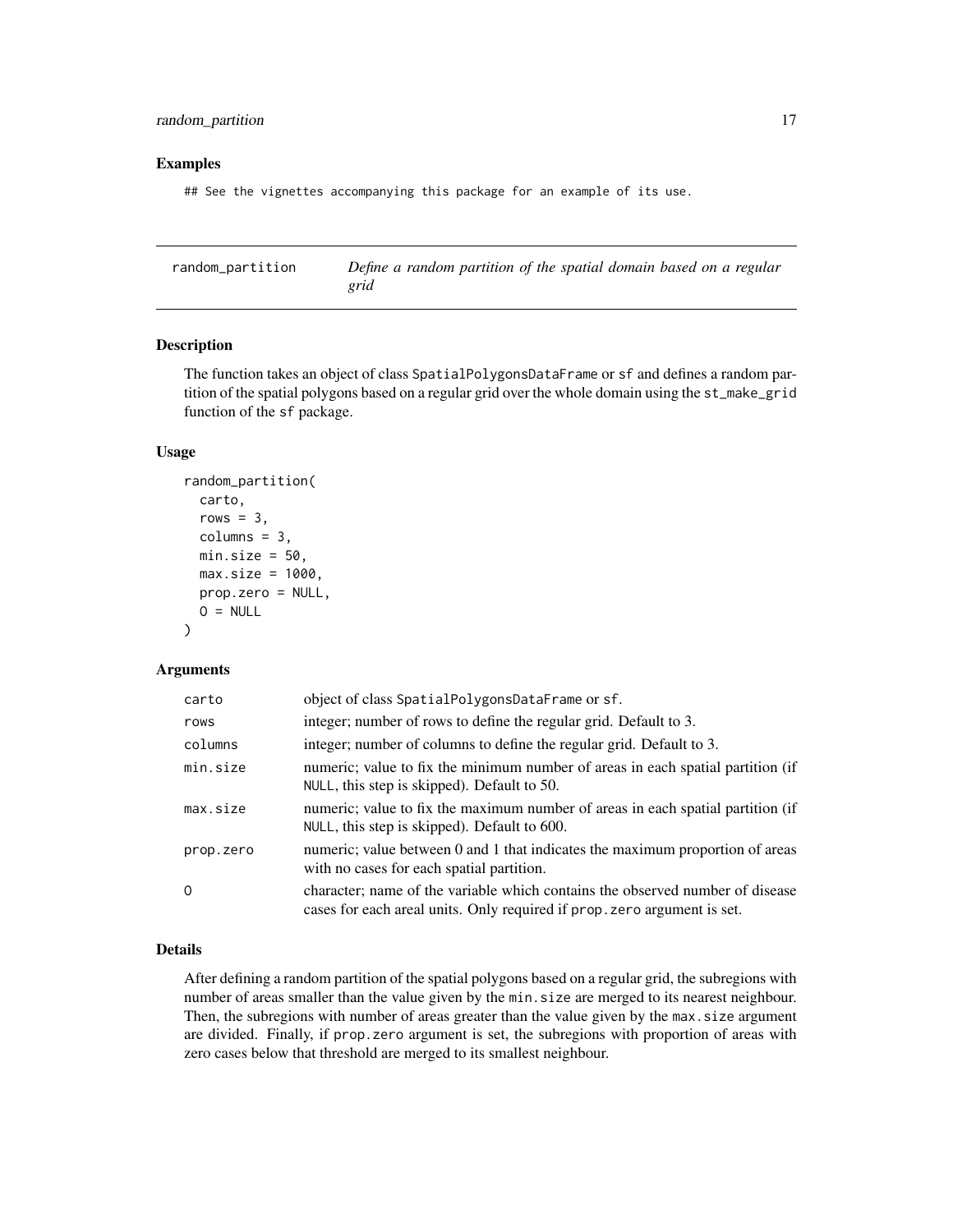sf object with the original data and a grouping variable named 'ID.group'

#### Examples

```
## Not run:
library(tmap)
## Load the Spain colorectal cancer mortality data ##
data(Carto_SpainMUN)
## Random partition based on a 3x3 regular grid (with no size restrictions) ##
carto.r1 <- random_partition(carto=Carto_SpainMUN, rows=3, columns=3,
                             min.size=NULL, max.size=NULL)
table(carto.r1$ID.group)
part1 <- aggregate(carto.r1[,"geometry"], by=list(ID.group=carto.r1$ID.group), head)
tm_shape(carto.r1) +
 tm_polygons(col="ID.group") +
 tm_shape(part1) + tm_borders(col="black", lwd=2) +
 tm_layout(main.title="3x3 regular grid (with no size restrictions)",
            main.title.position="center", main.title.size=1,
            legend.outside=TRUE)
## Random partition based on a 6x4 regular grid (with size restrictions) ##
carto.r2 <- random_partition(carto=Carto_SpainMUN, rows=6, columns=4,
                             min.size=50, max.size=600)
table(carto.r2$ID.group)
part2 <- aggregate(carto.r2[,"geometry"], by=list(ID.group=carto.r2$ID.group), head)
tm_shape(carto.r2) +
 tm_polygons(col="ID.group") +
 tm_shape(part2) + tm_borders(col="black", lwd=2) +
 tm_layout(main.title="6x4 regular grid (min.size=50, max.size=600)",
            main.title.position="center", main.title.size=1,
            legend.outside=TRUE)
## Random partition based on a 6x4 regular grid (with size and proportion of zero restrictions) ##
carto.r3 <- random_partition(carto=Carto_SpainMUN, rows=6, columns=4,
                             min.size=50, max.size=600, prop.zero=0.5, O="obs")
table(carto.r3$ID.group)
part3 <- aggregate(carto.r3[,"geometry"], by=list(ID.group=carto.r3$ID.group), head)
tm_shape(carto.r3) +
 tm_polygons(col="ID.group") +
 tm_shape(part3) + tm_borders(col="black", lwd=2) +
 tm_layout(main.title="6x4 regular grid (min.size=50, max.size=600, prop.zero=0.5)",
```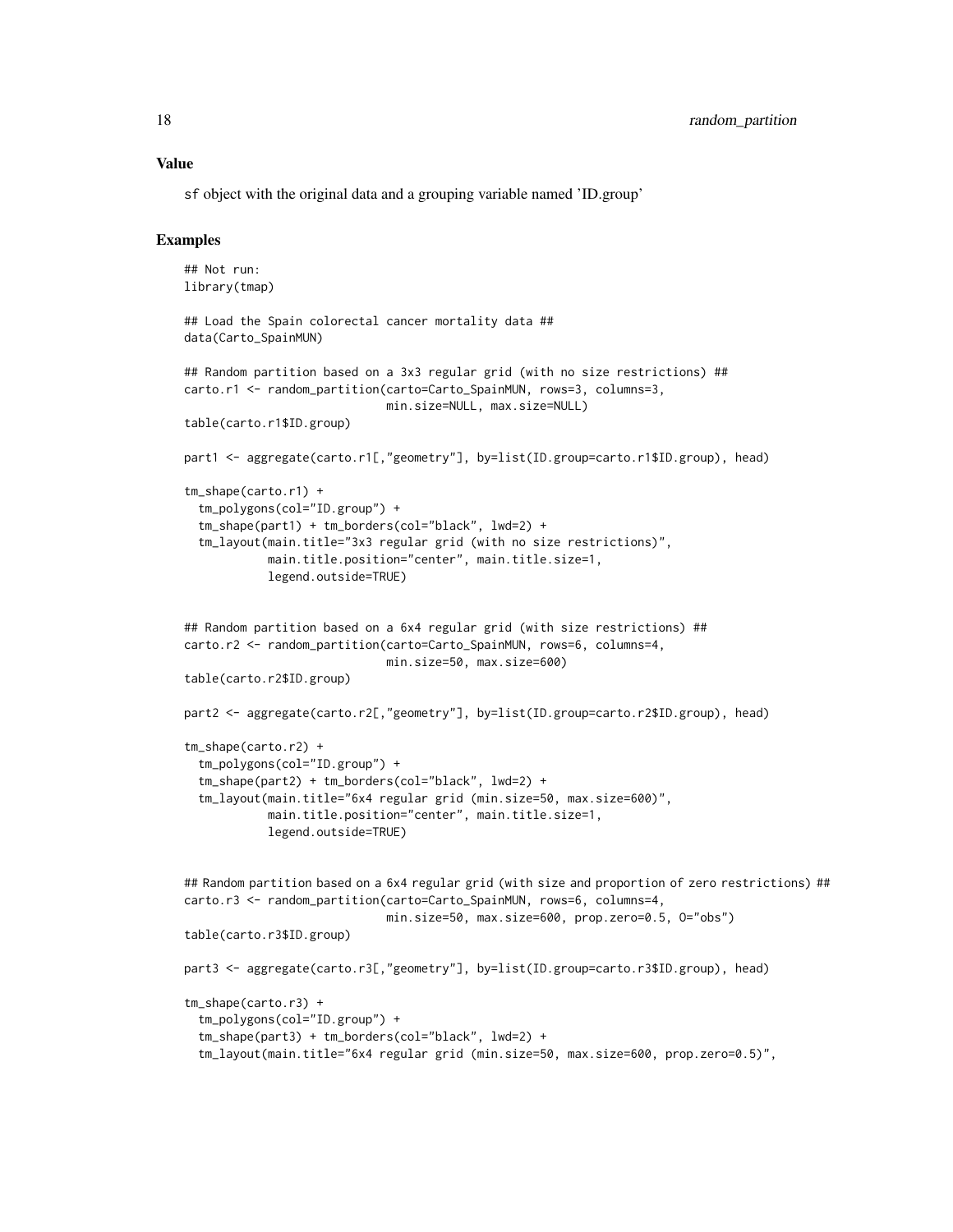main.title.position="center", main.title.size=1, legend.outside=TRUE)

<span id="page-18-0"></span>## End(Not run)

<span id="page-18-1"></span>STCAR\_INLA *Fit a (scalable) spatio-temporal Poisson mixed model to areal count data.*

#### Description

Fit a spatio-temporal Poisson mixed model to areal count data, where several CAR prior distributions for the spatial random effects, first and second order random walk priors for the temporal random effects, and different types of spatio-temporal interactions described in Knorr-Held (2000) can be specified. The linear predictor is modelled as

 $\log r_{it} = \alpha + \xi_i + \gamma_t + \delta_{it}$ , for  $i = 1, \ldots, n; t = 1, \ldots, T$ 

where  $\alpha$  is a global intercept,  $\xi_i$  is a spatially structured random effect,  $\gamma_t$  is a temporally structured random effect, and  $\delta_{it}$  is the space-time interaction effect. If the interaction term is dropped, an additive model is obtained. To ensure model identifiability, sum-to-zero constraints are imposed over the random effects of the model. Details on the derivation of these constraints can be found in Goicoa et al. (2018).

As in the [CAR\\_INLA](#page-4-1) function, three main modelling approaches can be considered:

- the usual model with a global spatial random effect whose dependence structure is based on the whole neighbourhood graph of the areal units (model="global" argument)
- a Disjoint model based on a partition of the whole spatial domain where independent spatial CAR models are simultaneously fitted in each partition (model="partition" and k=0 arguments)
- a modelling approach where *k*-order neighbours are added to each partition to avoid border effects in the Disjoint model (model="partition" and k>0 arguments).

For both the Disjoint and k-order neighbour models, parallel or distributed computation strategies can be performed to speed up computations by using the 'future' package (Bengtsson 2021).

Inference is conducted in a fully Bayesian setting using the integrated nested Laplace approximation (INLA; Rue et al. (2009)) technique through the R-INLA package (<https://www.r-inla.org/>). For the scalable model proposals (Orozco-Acosta et al. 2022), approximate values of the Deviance Information Criterion (DIC) and Watanabe-Akaike Information Criterion (WAIC) can also be computed.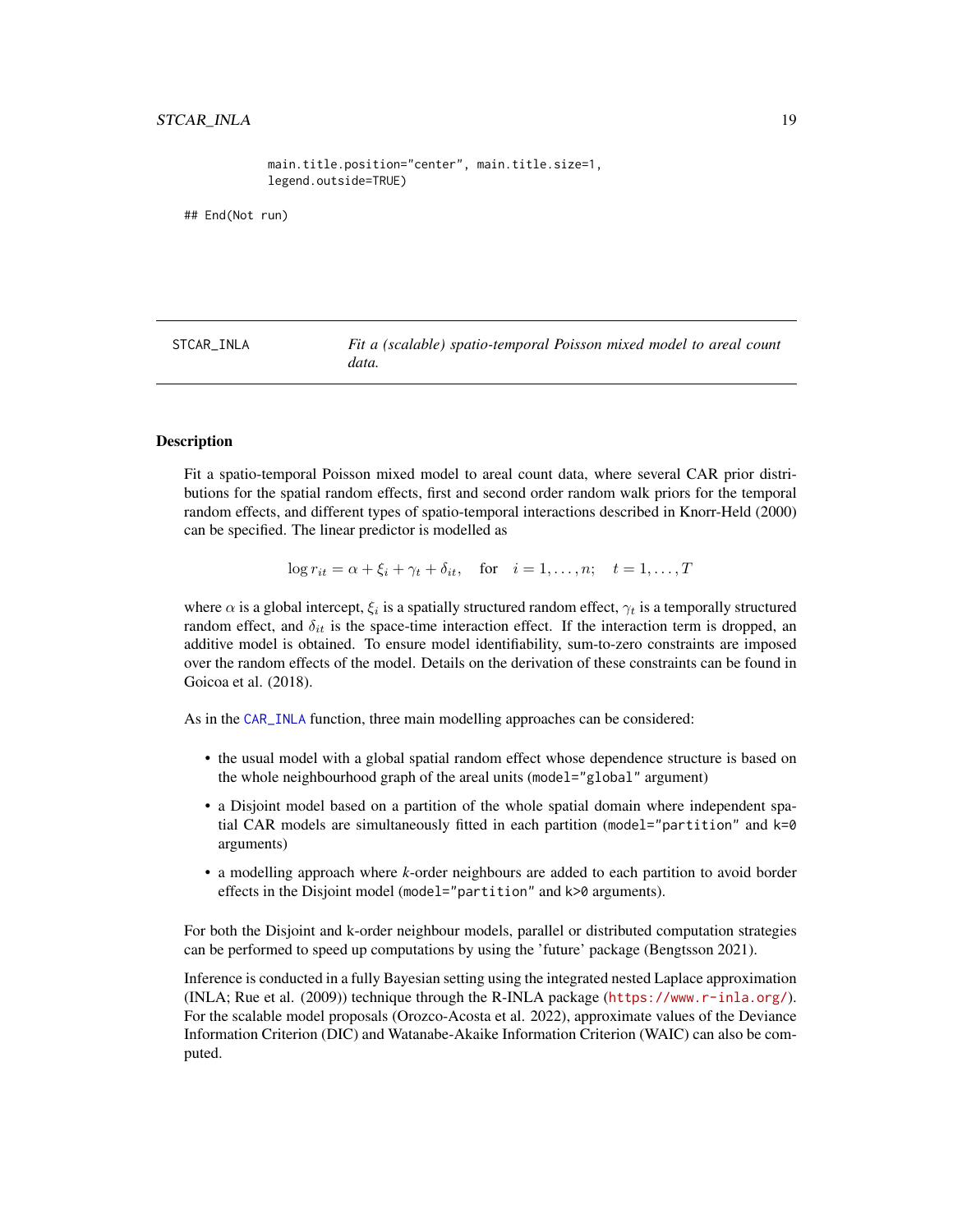#### Usage

```
STCAR_INLA(
 carto = NULL,
  data = NULL,ID.area = NULL,
 ID.year = NULL,
 ID.group = NULL,
 0 = NULL,E = NULL,W = NULL,spatial = "Leroux",
  temporal = "rw1",interaction = "TypeIV",
 model = "partition",
 k = 0,strategy = "simplified.laplace",
 PCpriors = FALSE,
  seed = NULL,
  n.sample = 1000,
 compute.fixed = FALSE,
  compute.DIC = TRUE,
  save.models = FALSE,
 plan = "sequential",
 workers = NULL,
 merge.strategy = "original"
\mathcal{L}
```
#### Arguments

| carto    | object of class SpatialPolygonsDataFrame or sf. This object must contain at<br>least the variable with the identifiers of the spatial areal units specified in the<br>argument ID. area.                                        |
|----------|---------------------------------------------------------------------------------------------------------------------------------------------------------------------------------------------------------------------------------|
| data     | object of class data. Frame which must contain the target variables of interest<br>specified in the arguments ID. area, ID. year, 0 and E.                                                                                      |
| ID.area  | character; name of the variable which contains the IDs of spatial areal units. The<br>values of this variable must match those given in the carto and data variable.                                                            |
| ID.year  | character; name of the variable which contains the IDs of time points.                                                                                                                                                          |
| ID.group | character; name of the variable which contains the IDs of the spatial partition<br>(grouping variable). Only required if model="partition".                                                                                     |
| $\Omega$ | character; name of the variable which contains the observed number of disease<br>cases for each areal and time point.                                                                                                           |
| E        | character; name of the variable which contains either the expected number of<br>disease cases or the population at risk for each areal unit and time point.                                                                     |
| W        | optional argument with the binary adjacency matrix of the spatial areal units. If<br>NULL (default), this object is computed from the carto argument (two areas are<br>considered as neighbours if they share a common border). |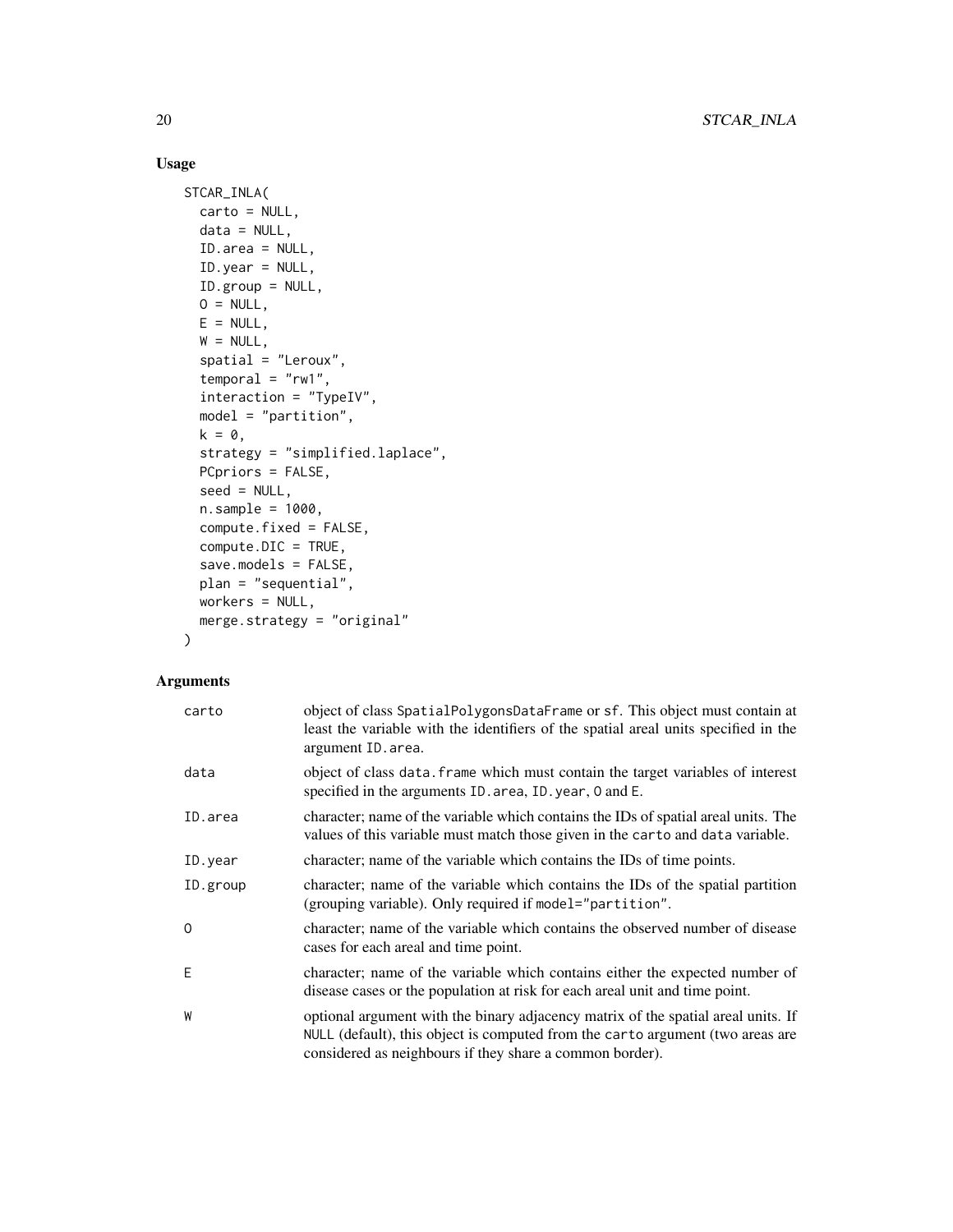<span id="page-20-0"></span>

| spatial       | one of either "Leroux" (default), "intrinsic", "BYM" or "BYM2", which spec-<br>ifies the prior distribution considered for the spatial random effect.                                                                              |
|---------------|------------------------------------------------------------------------------------------------------------------------------------------------------------------------------------------------------------------------------------|
| temporal      | one of either "rw1" (default) or "rw2", which specifies the prior distribution<br>considered for the temporal random effect.                                                                                                       |
| interaction   | one of either "none", "TypeI", "TypeII", "TypeIII" or "TypeIV" (default),<br>which specifies the prior distribution for the space-time interaction random ef-<br>fect.                                                             |
| model         | one of either "global" or "partition" (default), which specifies the Global<br>model or one of the scalable model proposal's (Disjoint model and k-order<br>neighbourhood model, respectively).                                    |
| k             | numeric value with the neighbourhood order used for the partition model. Usu-<br>ally $k=2$ or 3 is enough to get good results. If $k=0$ (default) the <i>Disjoint model</i><br>is considered. Only required if model="partition". |
| strategy      | one of either "gaussian", "simplified.laplace" (default), "laplace" or<br>"adaptive", which specifies the approximation strategy considered in the inla<br>function.                                                               |
| PCpriors      | logical value (default FALSE); if TRUE then penalised complexity (PC) priors are<br>used for the precision parameter of the spatial random effect. Only works if<br>arguments spatial="intrinsic" or spatial="BYM2" are specified. |
| seed          | numeric (default NULL); control the RNG of the inla.qsample function. See<br>help(inla.qsample) for further information.                                                                                                           |
| n.sample      | numeric; number of samples to generate from the posterior marginal distribution<br>of the risks. Default to 1000.                                                                                                                  |
| compute.fixed | logical value (default FALSE); if TRUE then the overall log-risk $\alpha$ is computed.<br>Only works if k=0 argument (Disjoint model) is specified.                                                                                |
| compute.DIC   | logical value; if TRUE (default) then approximate values of the Deviance Infor-<br>mation Criterion (DIC) and Watanabe-Akaike Information Criterion (WAIC) are<br>computed.                                                        |
| save.models   | logical value (default FALSE); if TRUE then a list with all the inla submodels is<br>saved in '/temp/' folder, which can be used as input argument for the mergeINLA<br>function.                                                  |
| plan          | one of either "sequential" or "cluster", which specifies the computation<br>strategy used for model fitting using the 'future' package. If plan="sequential"                                                                       |

- (default) the models are fitted sequentially and in the current R session (local machine). If plan="cluster" the models are fitted in parallel on external R sessions (local machine) or distributed in remote compute nodes. workers character or vector (default NULL) containing the identifications of the local or
- remote workers where the models are going to be processed. Only required if plan="cluster". merge.strategy one of either "mixture" or "original" (default), which specifies the merging

# strategy to compute posterior marginal estimates of relative risks. See [mergeINLA](#page-13-1) for further details.

#### Details

For a full model specification and further details see the vignettes accompanying this package.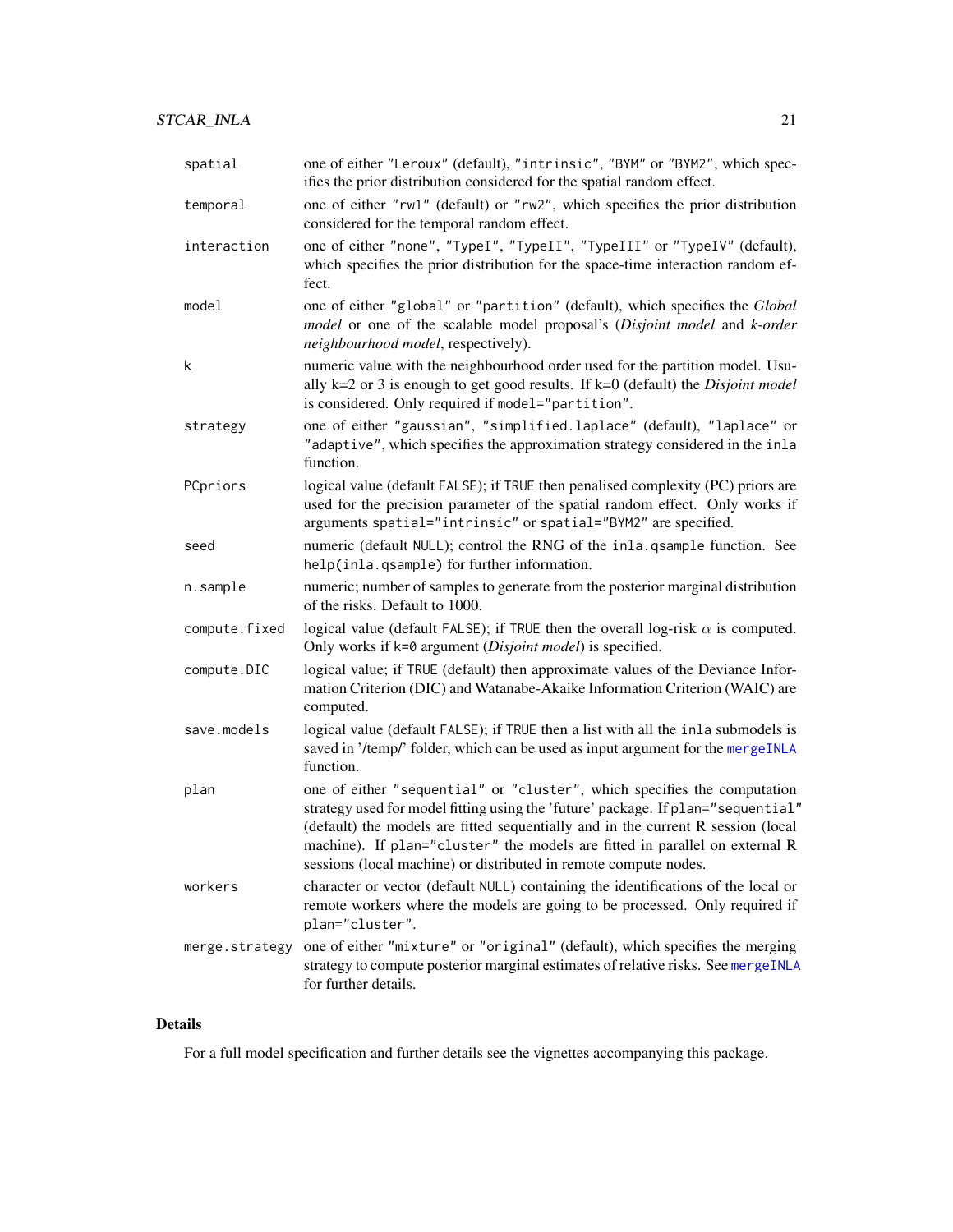<span id="page-21-0"></span>This function returns an object of class inla. See the [mergeINLA](#page-13-1) function for details.

#### References

Goicoa T, Adin A, Ugarte MD, Hodges JS (2018). "In spatio-temporal disease mapping models, identifiability constraints affect PQL and INLA results." *Stochastic Environmental Research and Risk Assessment*, 32(3), 749–770. doi: [10.1007/s0047701714050.](https://doi.org/10.1007/s00477-017-1405-0)

Knorr-Held L (2000). "Bayesian modelling of inseparable space-time variation in disease risk." *Statistics in Medicine*, 19(17-18), 2555–2567.

Orozco-Acosta E, Adin A, Ugarte MD (2021). "Scalable Bayesian modeling for smoothing disease mapping risks in large spatial data sets using INLA." *Spatial Statistics*, 41, 100496. doi: [10.1016/](https://doi.org/10.1016/j.spasta.2021.100496) [j.spasta.2021.100496.](https://doi.org/10.1016/j.spasta.2021.100496)

Orozco-Acosta E, Adin A, Ugarte MD (2022). "Parallel and distributed Bayesian modelling for analysing high-dimensional spatio-temporal count data." <https://arxiv.org/abs/2201.08323>.

#### Examples

```
## Not run:
if(require("INLA", quietly=TRUE)){
 ## Load the sf object that contains the spatial polygons of the municipalities of Spain ##
 data(Carto_SpainMUN)
 str(Carto_SpainMUN)
 ## Create province IDs ##
 Carto_SpainMUN$ID.prov <- substr(Carto_SpainMUN$ID,1,2)
 ## Load simulated data of lung cancer mortality data during the period 1991-2015 ##
 data("Data_LungCancer")
 str(Data_LungCancer)
 ## Fit the Disjoint model with a BYM2 spatial random effect,
 ## RW1 temporal random effect and Type I interaction random effect ##
 Disjoint <- STCAR_INLA(carto=Carto_SpainMUN, data=Data_LungCancer,
                     ID.area="ID", ID.year="year", O="obs", E="exp", ID.group="ID.prov",
                         spatial="BYM2", temporal="rw1", interaction="TypeI",
                         model="partition", k=0, strategy="gaussian",
                         plan="cluster", workers=rep("localhost",2))
 summary(Disjoint)
 ## Fit the 1st order neighbourhood model with a BYM2 spatial random effect,
 ## RW1 temporal random effect and Type I interaction random effect ##
 order1 <- STCAR_INLA(carto=Carto_SpainMUN, data=Data_LungCancer,
                     ID.area="ID", ID.year="year", O="obs", E="exp", ID.group="ID.prov",
                       spatial="BYM2", temporal="rw1", interaction="TypeI",
                       model="partition", k=1, strategy="gaussian",
                       plan="cluster", workers=rep("localhost",2))
 summary(order1)
}
```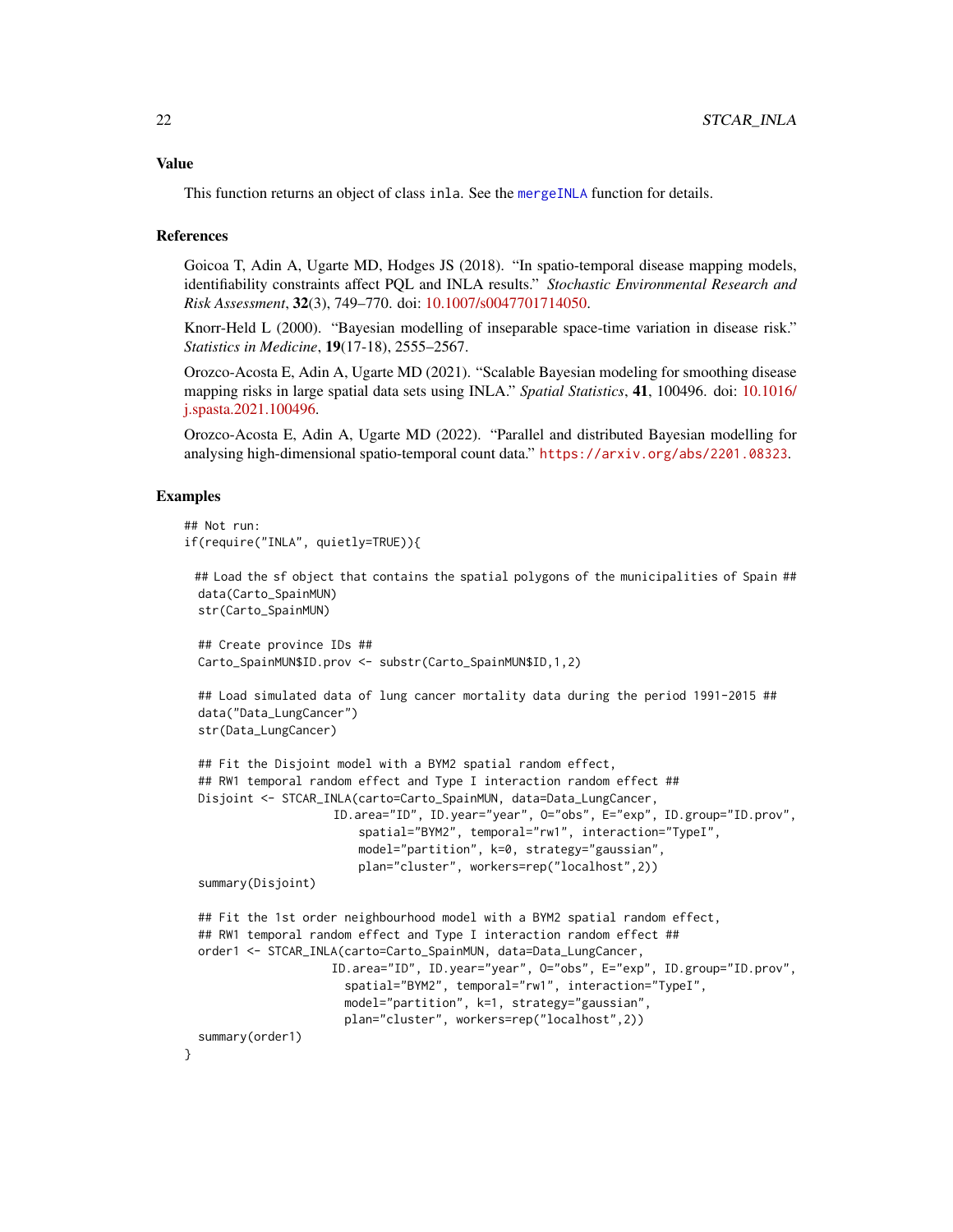### STCAR\_INLA 23

## End(Not run)